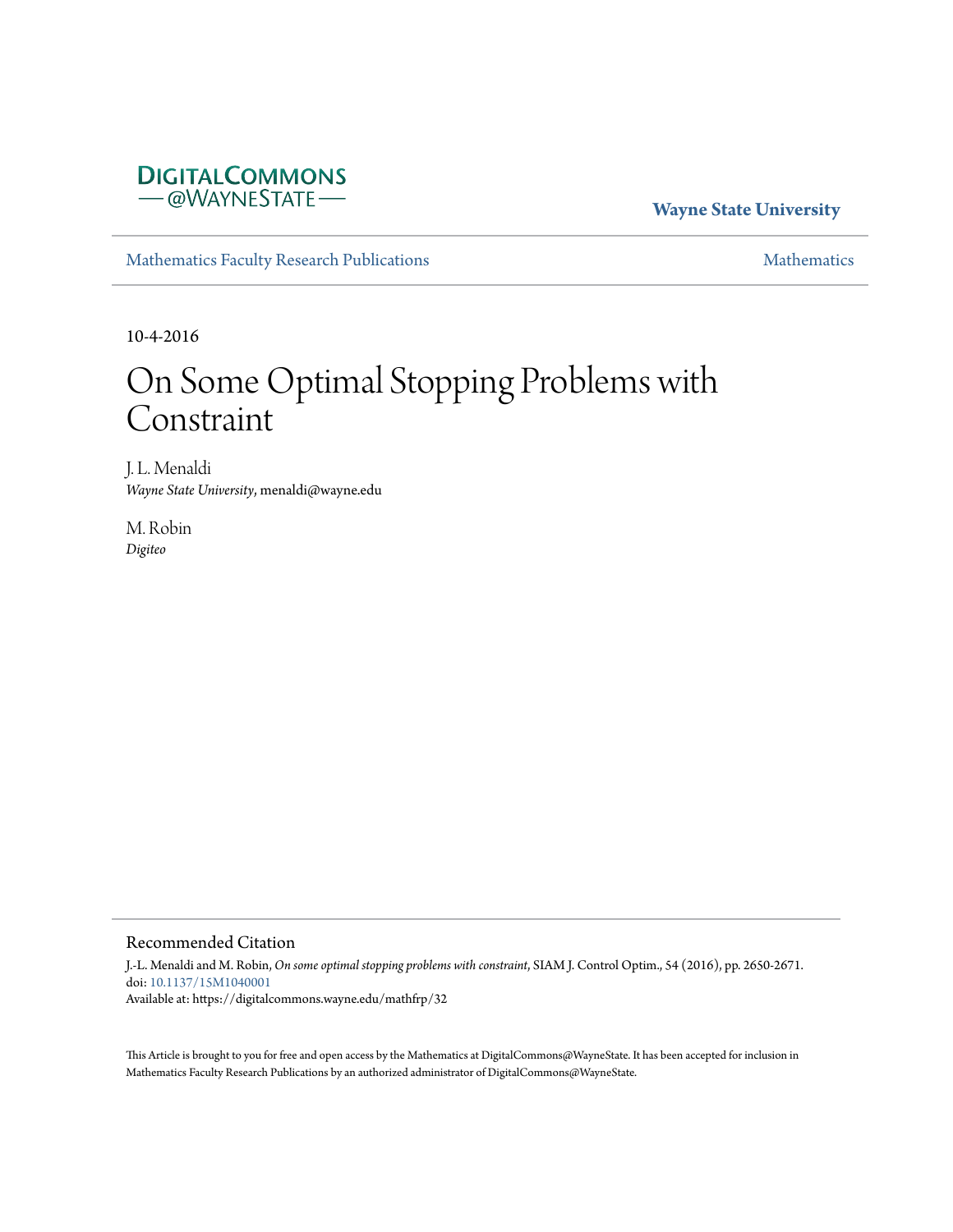### **ON SOME OPTIMAL STOPPING PROBLEMS WITH CONSTRAINT**<sup>∗</sup>

J. L. MENALDI† AND M. ROBIN‡

**Abstract.** We consider the optimal stopping problem of a Markov process  $\{x_t : t \geq 0\}$  when the controller is allowed to stop only at the arrival times of a signal, that is, at a sequence of instants  ${\tau_n : n \geq 1}$  independent of  ${x_t : t \geq 0}$ . We solve in detail this problem for general Markov– Feller processes with compact state space when the interarrival times of the signal are independent identically distributed random variables. In addition, we discuss several extensions to other signals and to other cases of state spaces. These results generalize the works of several authors where  ${x_t : t > 0}$  was a diffusion process and where the signal arrives at the jump times of a Poisson process.

**Key words.** Markov–Feller processes, information constraints

**AMS subject classifications.** Primary, 49J40; Secondary, 60J60, 60J75

**DOI.** 10.1137/15M1040001

**1. Introduction.** The usual (or standard) optimal stopping time problem refers to a simple stochastic control problem where the controller may, at any time, choose to stop the system with a terminal reward or to continue (and stop later).

This type of control problem has been studied extensively both with probabilistic methods and analytical methods using the link between optimal stopping problems and variational inequalities; see Bensoussan and Lions [\[2\]](#page-22-0) and the bibliography therein.

In contrast, the constrained optimal stopping time problem imposes conditions on the decision of stopping or not, the state of the system.

In this paper, we consider the following constraint: the controller is allowed to stop the system only when a signal is received. For instance, the system evolves according to a Wiener process  $w_t$  (with drift b and diffusion  $\sigma$ ) and the signal is the jumps of a Poisson process  $N_t$ , independent of the Wiener process. This particular model was studied by Depuis and Wang [\[6\]](#page-22-1) for a geometric Brownian process. The dynamic programming equation (or HJB equation) takes the form

$$
Au - \alpha u + \lambda [\psi - u]^+ = 0,
$$

(where A is the infinitesimal generator of a Wiener process,  $\lambda$  is the intensity of an independent Poisson process, and  $\psi$  is the reward) and the verification theorem is based on an explicit solution of the HJB equation and on the solution of a discrete time problem.

Note that, for the standard stopping problem, the dynamic programming method leads to a variational inequality (see Bensoussan and Lions [\[2\]](#page-22-0)).

- The aim of the present paper is to generalize the above problem in two directions:
- to replace the one-dimensional Wiener process by a general Markov–Feller process in finite or infinite dimension,
- to replace the Poisson process by a more general counting process.

We treat in detail the case where the intervals between the arrival times of the signal are independent identically distributed random variables (IID case), indepen-

<sup>∗</sup>Received by the editors September 15, 2015; accepted for publication (in revised form) August 17, 2016; published electronically October 4, 2016.

<http://www.siam.org/journals/sicon/54-5/M104000.html>

<sup>†</sup>Wayne State University, Department of Mathematics, Detroit, MI 48202 [\(menaldi@wayne.edu\)](mailto:menaldi@wayne.edu).

<sup>‡</sup>Digiteo, Fondation Campus Paris-Saclay, 91190 Saint-Aubin, France [\(maurice.robin@digiteo.fr\)](mailto:maurice.robin@digiteo.fr).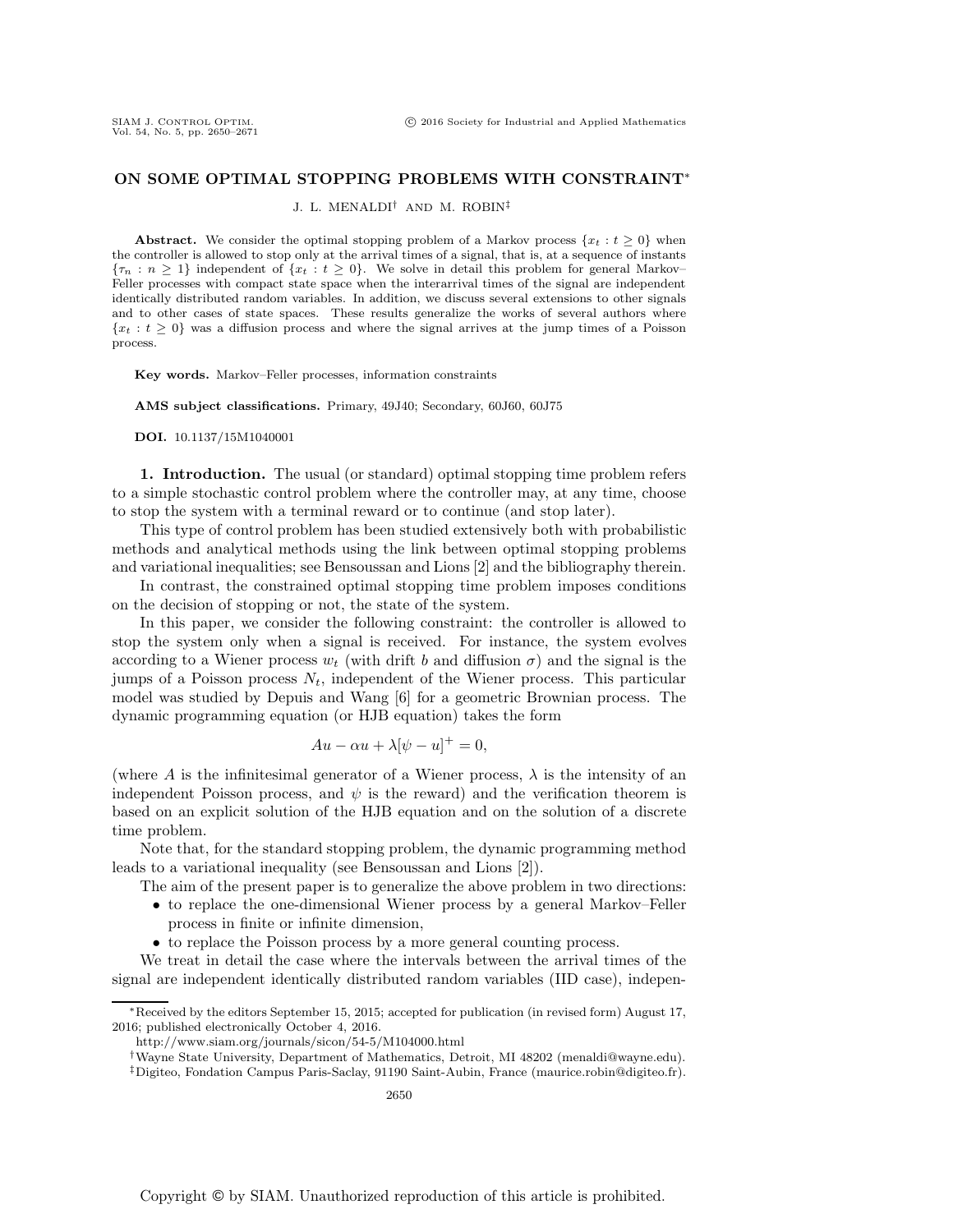dent from the process to be stopped, and we will discuss extensions to various other cases.

We obtain existence and uniqueness results for the HJB equation and the existence of an optimal stopping time. Obviously, in the case of "general" Markov processes, one cannot rely on an explicit solution of the HJB equation; the solution is obtained via a discrete time stopping problem associated to the continuous time one.

Let us mention that a variant of the problem with Poisson constraints was studied by Lempa [\[11\]](#page-22-2) and that Liang [\[12\]](#page-22-3) studied the same kind of problems for multidimensional diffusions and a Poisson signal, as well as a switching problem in Liang and Wei [\[13\]](#page-22-4).

Let us mention that other classes of stopping problems with constraint have been studied. An example is given in Bensoussan and Lions [\[2\]](#page-22-0), where it is allowed to stop only when the state  $x$  of the process lies in some given domain in the state space. Egloff and Leippold [\[7\]](#page-22-5) studied an application of this kind of model to American options.

The paper is organized as follows: section [2](#page-2-0) is devoted to the statement of the problem for the IID case and to the definition of the associated discrete time problem. In section [3,](#page-9-0) the discrete time problem is completely treated. In section [4,](#page-14-0) the solution of the continuous time problem is obtained. In section [5,](#page-17-0) the extension of the results of sections [3](#page-9-0) and [4](#page-14-0) to unbounded rewards and various types of signal processes is discussed.

<span id="page-2-0"></span>**2. Statement of the problem.** In an abstract probability space  $(\Omega, \mathcal{F}, P)$ , let  ${x_t : t \geq 0}$  be a continuous-time homogeneous Markov process with semigroup  $\Phi(t)$ , infinitesimal generator A, and transition probability function  $p(x, t, B)$ , i.e.,

$$
P\{x_t \in B \mid x_s = x\} = p(x, t - s, B) \quad \forall x \in E, \ t > s \ge 0, \ B \in \mathcal{B}(E),
$$

where  $E$  is a Polish space (complete, separable, and metrizable space) with its Borel σ-algebra  $\mathcal{B}(E)$ . If this process  $x_t$  represents the state of the system at time t, and then the typical optimal stopping time problem is to decide when to stop the system to maximize the reward functional

(2.1) 
$$
J_x(\theta) = \mathbb{E}_x \{ e^{-\alpha \theta} \psi(x_\theta) \} \quad \forall \theta \quad \text{stopping time},
$$

where  $\psi$  is a nonnegative Borel measurable function and  $\mathbb{E}_x$  is the conditional expectation given  $x_0 = x$ . This amounts to describing the optimal reward function

<span id="page-2-1"></span>
$$
\sup \big\{J_x(\theta): \theta \text{ stopping time}\big\}
$$

and to obtaining an optimal stopping time  $\hat{\theta} = \hat{\theta}(x)$  for each initial state x. In this model, the constant  $\alpha > 0$  is the discount factor and the terminal reward function  $\psi$ satisfies suitable conditions.

**2.1. The optimal stopping with constraint.** The usual optimal stopping problem as presented above is well known, but our interest here is to restrict the stopping action (of the controller) to certain instants when a signal arrives. A signal is given by a sequence  $\{0 \leq \tau_1 < \tau_2 < \cdots \}$  of nonnegative random variables independent of  $\{x_t : t \geq 0\}.$ 

The simplest model is when  $\{\tau_n : n \geq 1\}$  are the jumps of a Poisson process, i.e., the time between two consecutive jumps  $\{T_1 = \tau_1, T_2 = \tau_2 - \tau_1, T_3 = \tau_3 - \tau_2, \ldots\}$ is necessarily an IID sequence, exponentially distributed. In this paper, we focus on the situation where  $\{T_n : n \geq 1\}$  is a sequence of IID random variables with common law  $\pi_0$  (not exponential in general), and some possible extensions are discussed later.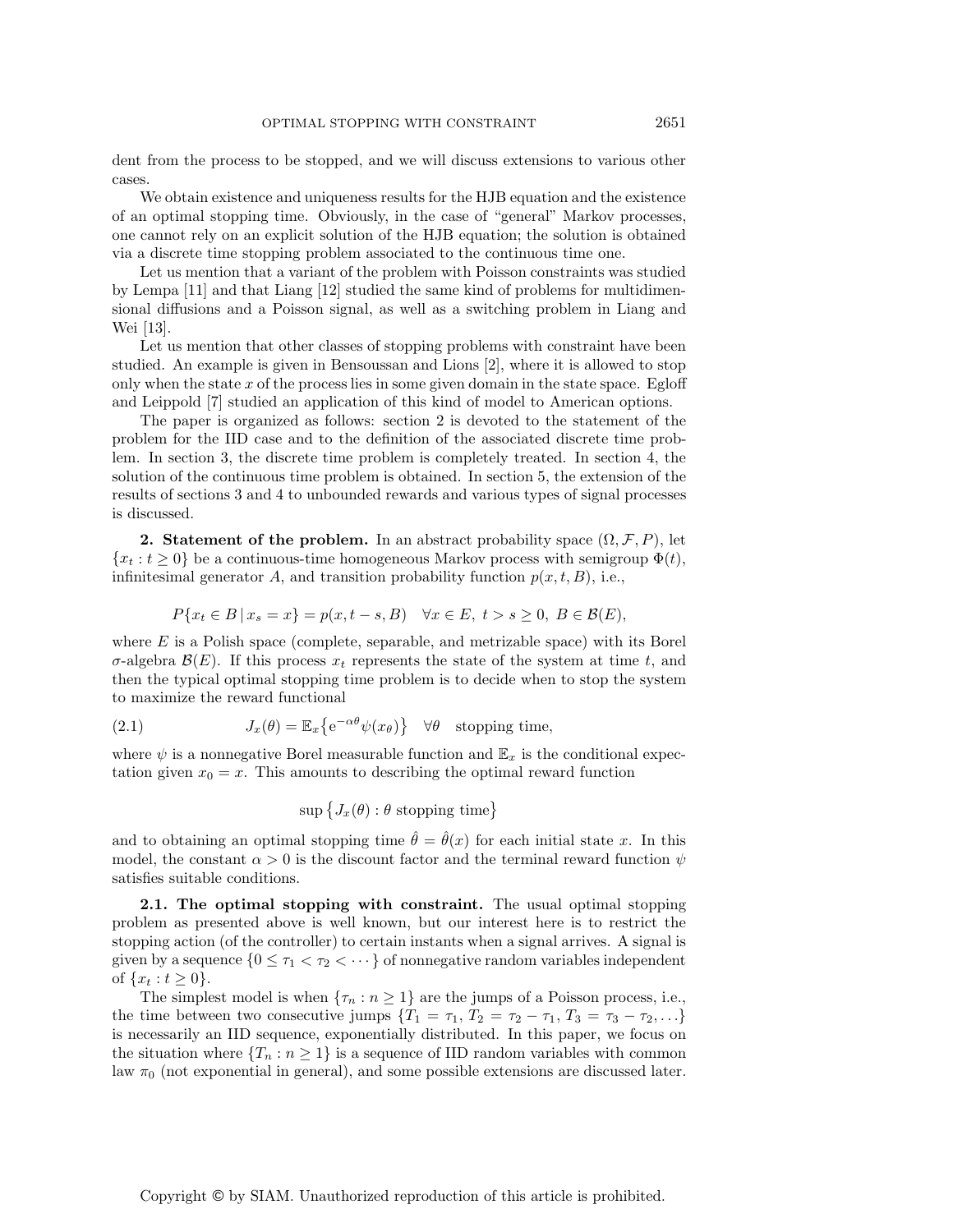Since the distribution is not longer exponential (i.e., not memoryless), it is useful to introduce an homogeneous Markov process  $\{y_t : t \geq 0\}$  with states in  $[0, \infty[,$ independent of  $\{x_t : t \geq 0\}$ , which represents *the time elapsed since the last signal* (i.e., it is as if time is reset to zero when a signal is received and that time is measured), so that almost surely, the cad-lag paths  $t \mapsto y_t$  are piecewise differentiable with derivative equals to one, with jumps only back to zero, and the form of infinitesimal generator is expected to be

<span id="page-3-4"></span>(2.2) 
$$
A_1 \varphi(y) = \partial_y \varphi(t) + \lambda(y)[\varphi(0) - \varphi(y)] \quad \forall y \ge 0,
$$

where the intensity  $\lambda(y) \geq 0$  is a Borel measurable function. Thus, the signals are defined as functionals on  $\{y_t : t \geq 0\}$ , namely,

<span id="page-3-2"></span>(2.3) 
$$
\tau_n = \inf \{ t > \tau_{n-1} : y_t = 0 \}, \quad n \ge 1.
$$

The couple  $\{(x_t, y_t): t \geq 0\}$  yields an homogeneous Markov process in continuous time, and a signal arrives at a random instant  $\tau$  if and only if  $\tau > 0$  and  $y_{\tau} = 0$ .

To define the family of *admissible* stopping times, first suppose that a cad-lag realization of the Markov process  $\{(x_t, y_t): t \geq 0\}$  is given, with its filtration  $\mathbb{F} =$  $\{\mathcal{F}_t : t \geq 0\}$  satisfying the usual conditions (of right-continuity and completeness). This construction also yields a realization of the Markov chain  $\{(x_{\tau_n}, y_{\tau_n}, \tau_n) : n \geq 0\}$ with a filtration  $\mathbb{G} = {\mathcal{G}_n : n \geq 0}$ . With this setting, each signal  $\tau_n, n \geq 1$ , is an **F-stopping time.** Note that if  $\eta$  is a G-stopping time with values in  $\mathbb{N} = \{1, 2, ...\}$ , then the composition  $\theta(\omega) = \tau_{\eta(\omega)}(\omega)$  is an F-stopping time. All this leads to the following.

<span id="page-3-0"></span>DEFINITION 2.1. An  $\mathbb{F}$ -stopping time  $\theta$  is called "admissible" if for every almost *surely*  $\omega$  *there exists*  $n = \eta(\omega) \ge 1$  *such that*  $\theta(\omega) = \tau_{\eta(\omega)}(\omega)$ *, and equivalently, if*  $\theta$  *almost surely satisfies*  $\theta > 0$  *and*  $y_{\theta} = 0$ *. almost surely satisfies*  $\theta > 0$  *and*  $y_{\theta} = 0$ *.* 

Now, without any loss of generality, we may assume that the final cost is nonnegative,  $\psi \geq 0$ , to describe our optimal control problem (or sequential decision problem) as

<span id="page-3-1"></span>(2.4) 
$$
V(x, y) = \sup \{ J_x(\theta) : \theta \text{ is an admissible stopping time} \}
$$

with the sequence of signals  $\{\tau_n = \tau_n^y : n \ge 1\}$  and Definition [2.1.](#page-3-0)<br>Moreover if  $\mathbb{I}_{\{\zeta_n(x), n\ge 1\}}$  when  $u(\theta) \neq 0$  and  $\mathbb{I}_{\{\zeta_n(x), n\ge 1\}}$ 

Moreover, if  $\mathbb{1}_{\{y(\theta)=0\}} = 0$  when  $y(\theta) \neq 0$  and  $\mathbb{1}_{\{y(\theta)=0\}} = 1$  only when  $y(\theta) = 0$ , then the reward function

(2.5) 
$$
J_{x,y}(\theta) = \mathbb{E}_{x,y}\left\{e^{-\alpha\theta}\psi(x_{\theta})\mathbb{1}_{\{y(\theta)=0\}}\right\} \quad \forall \theta \quad \mathbb{F}\text{-stopping time}
$$

can be used to give an equivalent formulation of our optimal control problem as

<span id="page-3-5"></span>(2.6) 
$$
V(x,y) = \sup \{ J_{x,y}(\theta) : \theta \text{ is a stopping time and } \theta > 0 \}
$$

for any initial value  $(x, y)$  in  $E \times [0, \infty)$ .

An auxiliary Markovian model very similar to [\(2.4\)](#page-3-1) is given by the value function either

<span id="page-3-3"></span>
$$
V_0(x, y) = \sup \{ J_x(\theta) : \theta \text{ is a zero admissible stopping time} \},
$$

where "zero admissible" stopping time means that  $n = \eta(\omega) \ge 0$  instead of  $\eta(\omega) \ge 1$ in Definition [2.1](#page-3-0) with  $\tau_0 = 0$ , or equivalently,

(2.7) 
$$
V_0(x,y) = \sup \{ J_{x,y}(\theta) : \theta \text{ is an } \mathbb{F}\text{-stopping time} \},
$$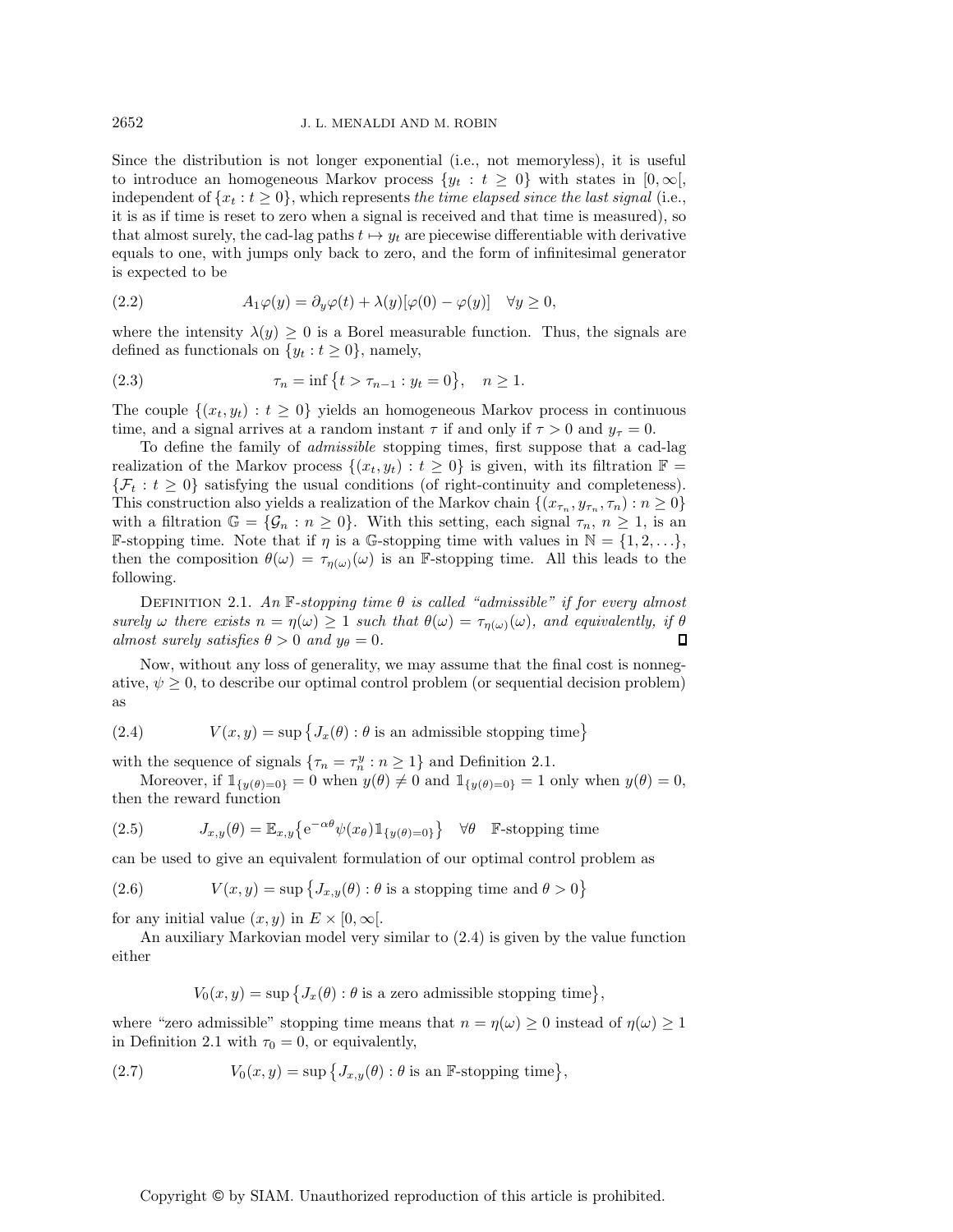where the constraint  $\theta > 0$  has been removed. Again, the final reward  $\psi$  is assumed nonnegative. This is to say that  $V_0(x, y)$  is the optimal reward of an "usual" optimal stopping time problem; the only different point is that its final reward function  $(x, y) \mapsto \psi(x) 1\!\!1_{\{y=0\}}$  has a discontinuity at  $y = 0$ .

<span id="page-4-5"></span>**2.2. Discrete time model.** Based on the admissible stopping times as in Definition [2.1,](#page-3-0) it is natural to associate several discrete-time problems (DSTP1 and DSTP2) to the original problem. In a discrete-time model, a discrete stopping time  $\eta$  (having values  $0, 1, \ldots, \infty$ ) is the control, instead of an admissible stopping time  $\theta$ , which has values in  $[0, \infty]$  as in a continuous-time model. Note that capital letters are used for the various optimal rewards in continuous time  $V, V_0$ , while lower case letters like  $v_0$ , v are used in discrete time.

DSTP1 is defined as follows: The signals are given through an IID sequence  ${T_i : i \geq 0}$  of nonnegative random variables, i.e.,  $\tau_1 = T_1, \ldots, \tau_n = T_1 + T_2 + \cdots + T_n$ . Since the signals are independent of  $\{x_t : t \geq 0\}$ , the expressions  $\tau_0 = 0$  and  $\{z_n =$  $(x_{\tau_n}, \tau_n) : n \geq 0$  define an homogeneous Markov chain.

As mentioned early, a realization of this Markov chain yields a filtration  $\mathbb{G} =$  $\{\mathcal{G}_n : n \geq 0\}$  as generated by the random variables  $z_0, z_1, \ldots, z_n$ . Therefore, for every G-stopping time  $\eta$ , the reward functional is given by

<span id="page-4-3"></span>(2.8) 
$$
K(z, \eta) = \mathbb{E}_z \left\{ e^{-\alpha \tau_{\eta}} \psi(x_{\tau_{\eta}}) \right\} \quad \forall z = (x, 0), \ x \in E,
$$

with an optimal reward

<span id="page-4-0"></span>(2.9) 
$$
v_0(x,0) = \sup \{ K(x,0,\eta) : \eta \ge 0, \text{ G-stopping time} \} \quad \forall x.
$$

Since

$$
\mathbb{E}_0\big\{e^{-\alpha\tau_\eta}\big\}=\mathbb{E}_0\big\{\big(e^{-\alpha T_1}\big)^\eta\big\},\,
$$

this description corresponds to a standard (or usual) discrete-time optimal stopping time problem. These type of Markovian models are well known, e.g., see the book by Shiryaev [\[19\]](#page-22-6).

DSTP2 is defined as follows: It is a discrete-time optimal stopping time problem *with constraint*, namely, the controller is not allowed to stop the dynamic of the system at the initial time and must wait until the first signal arrives.

It uses the same homogeneous Markov chain  $\{z_n : n \geq 0\}$  as above, but where the signals given through the homogeneous Markov process  $\{y_t : t \geq 0\}$  represent the time elapsed since the last signal, i.e.,  $\tau_n$  is defined by [\(2.3\)](#page-3-2) with initial value  $y_0 = y \geq 0$ . The reward is now

<span id="page-4-4"></span>(2.10) 
$$
K(x, y, \eta) = \mathbb{E}_{x, y} \{ e^{-\alpha \tau_{\eta}} \psi(x_{\tau_{\eta}}) \} \quad \forall (x, y) \in E \times [0, +\infty[
$$

and the optimal reward

<span id="page-4-1"></span>(2.11) 
$$
v(x,y) = \sup \{ K(x,y,\eta) : \eta \ge 1, \text{ G-stopping time} \} \quad \forall x, y.
$$

Since no stopping can be applied before  $\tau_1$ , it is intuitive that both problems (DSTP1 and DSTP2) are related by the equation

<span id="page-4-2"></span>(2.12) 
$$
v(x,y) = \mathbb{E}_{x,y}\big\{e^{-\alpha \tau_1}v_0(x_{\tau_1},0)\big\}, \quad (x,y) \in E \times [0,+\infty[
$$

with  $\tau_1 = \tau_1^y$ . If  $y = 0$ , then  $\tau_1 = T_1$ . This will be proved later.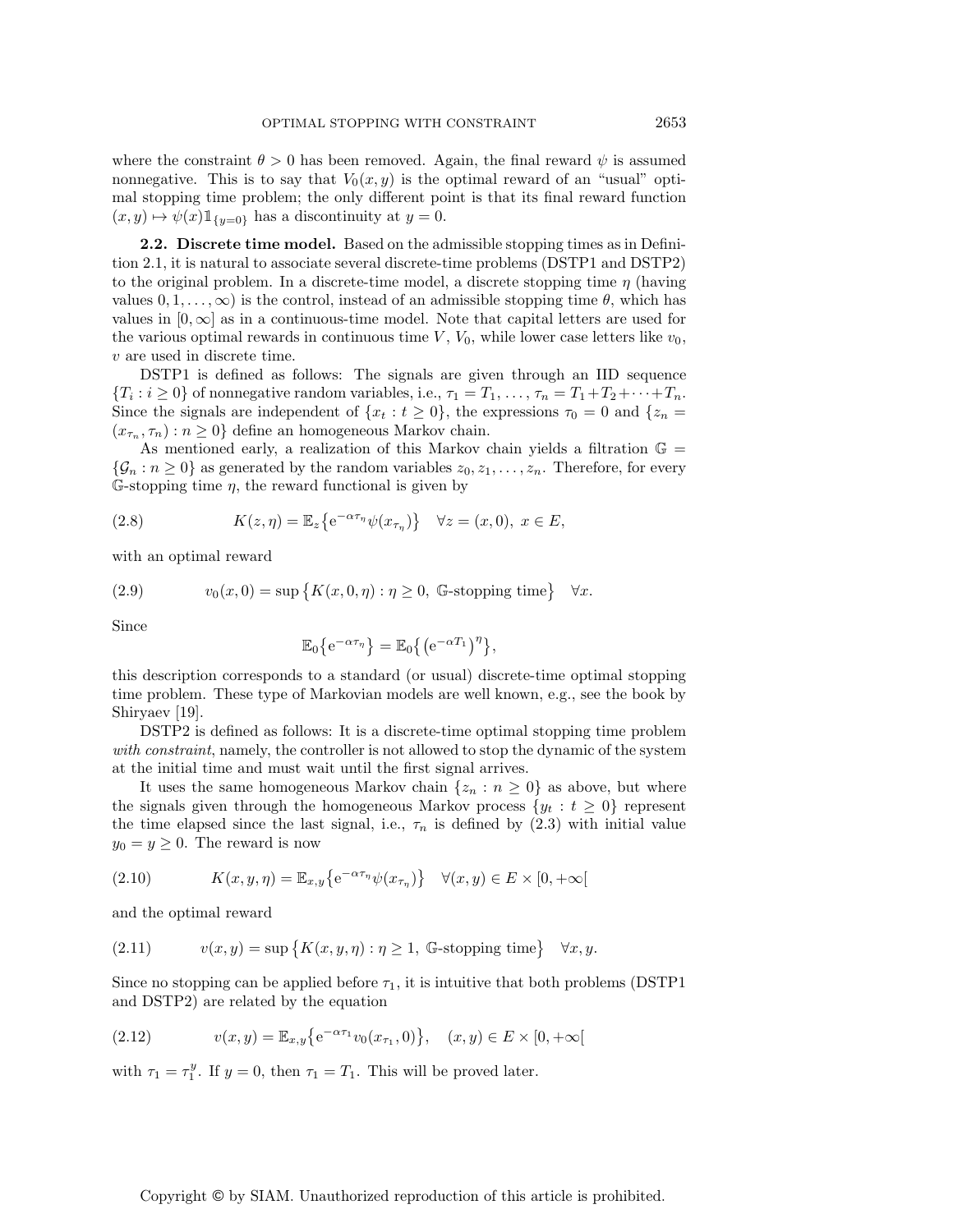**2.3. Preliminary properties.** There are several properties that are easily deduced from the formulation of the various problems.

From Definition [2.1](#page-3-0) of admissible stopping times, it follows that an F-stopping time  $\theta$  is admissible if and only if there exists a discrete G-stopping time  $\eta \geq 1$  such that  $\theta = \tau_{\eta}$ . This simple assertion implies that taking the supremum of  $J_{xy}(\theta)$  on  $\theta$ admissible or taking the supremum of  $K(x, y, \eta)$  on  $\eta \geq 1$  yields the same values, i.e.,

(2.13)  $V(x, y) = v(x, y)$  for any initial values  $(x, y) \in E \times [0, +\infty)$ .

Similarly,

(2.14) 
$$
V_0(x,0) = v_0(x,0) \text{ for any initial values } x \in E.
$$

Moreover, if  $\hat{\eta}_0$  and  $\hat{\eta}$  are optimal discrete stopping times for (DSTP1) and (DSTP2), respectively, then the continuous stopping times  $\tau_{\hat{\eta}_0}$  and  $\tau_{\hat{\eta}}$  are optimal admissible stopping times for the continuous time problems with optimal rewards  $V_0(x, 0)$  and  $V(x, y)$ , given by [\(2.7\)](#page-3-3) and [\(2.4\)](#page-3-1). Conversely, if  $\hat{\theta}_0$  and  $\hat{\theta}$  are optimal admissible stopping times for the continuous time problems, then

$$
\hat{\eta}_0 = \inf \left\{ n \ge 0 : \tau_n = \hat{\theta}_0 \right\} \quad \text{and} \quad \hat{\eta} = \inf \left\{ n \ge 1 : \tau_n = \hat{\theta} \right\}
$$

are optimal admissible stopping times for the discrete time problems with optimal rewards  $v_0(x, 0)$  and  $v(x, y)$ , given by [\(2.9\)](#page-4-0) and [\(2.11\)](#page-4-1). Therefore, to solve our constrained continuous time problem with reward  $V(x, y)$  given by [\(2.4\)](#page-3-1), we can solve the discrete problem with reward  $v(x, y)$  given by [\(2.11\)](#page-4-1). This property is used later.

It is also clear from the definition of the auxiliary Markovian model with reward  $V_0(x, y)$  given by [\(2.7\)](#page-3-3) that

(2.15) if 
$$
y > 0
$$
, then  $V_0(x, y) = V(x, y) \quad \forall x \in E$ ,

while

$$
(2.16) \t V_0(x,0) \ge V(x,0) \quad \forall x \in E.
$$

Note that we have defined the discrete time optimal rewards  $v_0(x, 0)$  and  $v(x, y)$ , but there is no definition for an optimal reward like  $v_0(x, y)$  with  $y > 0$  (which is not used), as in the case of continuous time like  $V_0(x, y)$ .

As discussed later, to actually prove the key relation [\(2.12\)](#page-4-2), between the two discrete stopping time problems (DSTP1) and (DSTP2), the discrete dynamic programming will be involved.

#### <span id="page-5-1"></span>**2.4. Remarks on the model.**

(1) The homogeneous Markov process  $\{y_t : t \geq 0\}$  representing the *time elapsed since the last signal* can be easily constructed from a given sequence  $\{\tau_n : n \geq 1\}$ . Indeed, for initial conditions  $y_0 = 0$  define  $\tau_0 = 0$  and then by induction

<span id="page-5-0"></span>(2.17) 
$$
y_t = t - \tau_{n-1}
$$
 if  $\tau_{n-1} \le t < \tau_n$  and  $y_{\tau_n} = 0$ ,  $n \ge 1$ .

However, if  $y_0 = y > 0$ , then conditional probability must be used to define  $y_t$  as beginning at time " $-y$ " conditional to "having the first jump at sometime  $t \geq 0$ ." This means that if the initial IID sequence  $\{T_1, T_2, T_3, \ldots\}$  of *waiting time between two consecutive signals* has its common law  $\pi_0$  supported on  $[0, \infty)$ , and  $y > 0$  is the initial condition at time  $t = 0$ , then first consider a nonnegative random variable  $\tau^y$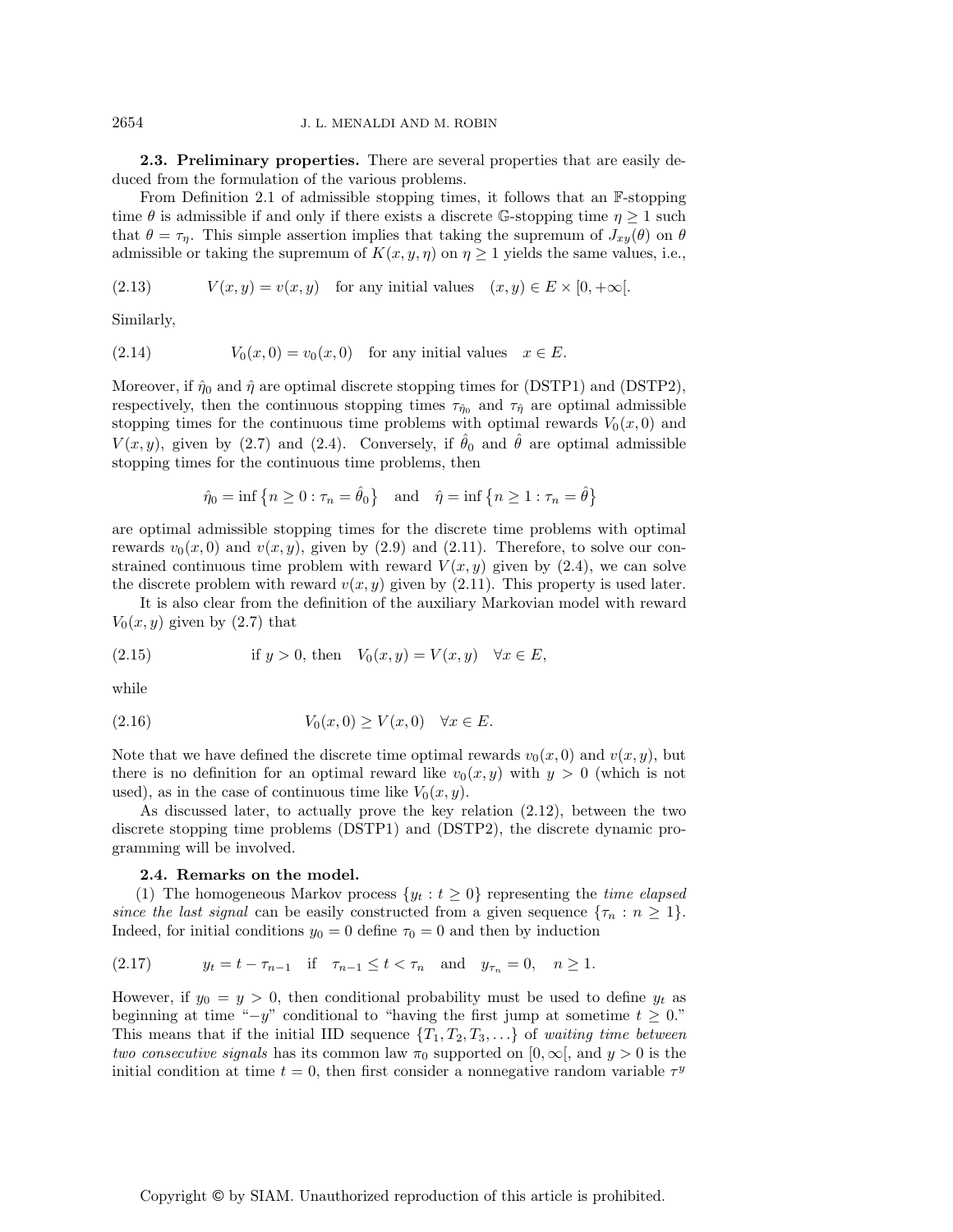independent of  $\{T_1, T_2, \ldots\}$  and of the Markov process  $\{x_t : t \geq 0\}$  with distribution

(2.18) 
$$
P\{\tau^y \in ]a, b]\} = P\{\tau_1 \in ]a+y, b+y] | \tau_1 \ge y\} = \frac{\pi_0([a+y, b+y])}{\pi_0([y, +\infty[)}
$$

for any  $b > a \geq 0$ . Now define the sequence of signals

(2.19) 
$$
\tau_0^y = 0
$$
,  $\tau_1^y = \tau^y$  and  $\tau_{n+1}^y = \tau_n^y + T_n \quad \forall n \ge 1$ ,

and the process  $\{y_t : t \geq 0\}$  with  $y_0 = y$  by the expressions

<span id="page-6-0"></span>(2.20) 
$$
y_t = y_{\tau_{n-1}^y} + t - \tau_{n-1}^y
$$
 if  $\tau_{n-1}^y \le t < \tau_n^y$  and  $y_{\tau_n^y} = 0 \quad \forall n \ge 1$ ,

 $y_{\tau_n^y} = 0$ , which agree with [\(2.17\)](#page-5-0) when  $y = 0$ , while the process  $\xi_t = \sum_{i=1}^{\infty} \mathbb{1}_{\tau_i \leq t}$ counts the jumps. Note that if the law  $\pi_0$  is an exponential distribution, then  $\tau^y$  has also the same exponential distribution  $\pi_0$  (i.e., the jumps of  $y_t$  do not depend on the initial value  $y_0$ , in other words,  $\tau^y$  can be regarded as one of  $T_i$ ), and therefore, there is no need to introduce the Markov process  $\{y_t : t \geq 0\}$  in the model. Moreover, if the law  $\pi_0$  satisfies  $\pi_0(|y_{\text{max}}, \infty|) = 0$  (with  $0 < y_{\text{max}} < \infty$ ), then the initial value y should be taken either  $0 < y < y_{\text{max}}$  (if  $\pi_0({y_{\text{max}}}) = 0$ ) or  $0 < y \le y_{\text{max}}$ <br>(if  $\pi_0({y_{\text{max}}}) > 0$ )  $(\text{if } \pi_0(\{y_{\text{max}}\}) > 0).$ 

(2) As mentioned early, we focus our attention on the case when  $\{y_t : t \geq 0\}$  is an homogeneous Markov process, independent of  $\{x_t : t \geq 0\}$ , with values in  $[0, \infty)$ , and such that almost surely its cad-lag paths  $t \mapsto y_t$  are piecewise linear with slope equal to one, except when it jumps back to zero. Thus the recurrence formula  $\tau_0^y = 0$ , and

(2.21) 
$$
\tau_n^y = \inf \left\{ t > \tau_{n-1}^y : y_t = 0, \ y_0 = y \right\}, \quad n \ge 1,
$$

defines the sequence  $\{\tau_n^y : n \ge 1\}$  of signals, with a general initial condition  $y \ge 0$ , even if only  $y = 0$  could be of main interest. Note that the strong Markov property even if only  $y = 0$  could be of main interest. Note that the strong Markov property implies that the law of  $\{y_{t+\tau_n} : t \geq 0\}$  conditioned to  $\{y_s : s \leq \tau_n\}$  depends only on  $y_t = 0$  which proves that  $T = \tau_{t+1} - \tau$  for  $n > 1$  is an IID sequence  $y_{\tau_n} = 0$ , which proves that  $T_n = \tau_{n+1} - \tau_n$  for  $n \ge 1$  is an IID sequence.<br>(3) First recall three factor (3) First, recall three facts:

(a) if  $\{\tau_1, \tau_2 - \tau_1, ...\}$  is a nonnegative IID sequence independent of a (homogeneous) Markov process  $\{z_t : t \geq 0\}$ , then the sequence  $\{z_{\tau_n} : n \geq 1\}$  is a (homogeneous) Markov chain;

(b) if  $\{z_t : t \geq 0\}$  is a (homogeneous) Markov process and  $\Gamma$  is a Borel subset, then the following sequence given by induction  $\tau_0 = 0$  and  $\tau_n = \inf\{t > \tau_{n-1} : z_t \in \Gamma\}$ can be used to define the (homogeneous) Markov chain  $\{z_{\tau_n} : n \geq 0\}$ , e.g.,  $z = (x, y)$ and  $\Gamma = E \times \{0\};$ 

(c) if  ${T_1, T_2,...}$  is a nonnegative IID sequence and g, h are Borel functions (on suitable Borel spaces), then for a given initial condition  $(\xi_0, \tau_0)$ , the expressions  $\xi(\tau_0) = \xi_0,$ 

$$
\tau_n = \tau_{n-1} + T_n, \quad n \ge 1,
$$
  
\n
$$
\xi(t) = \xi_{n-1} + g(\xi(\tau_{n-1}))(t - \tau_{n-1}), \quad \tau_{n-1} \le t < \tau_n, \quad n \ge 1,
$$
  
\n
$$
\xi_n = \xi(\tau_n) = h(\xi(\tau_n -)) = h(\xi_{n-1} + g(\xi(\tau_{n-1}))T_n)
$$

define an homogeneous Markov chain  $\{\xi_n : n \geq 0\}$ . However, the continuous time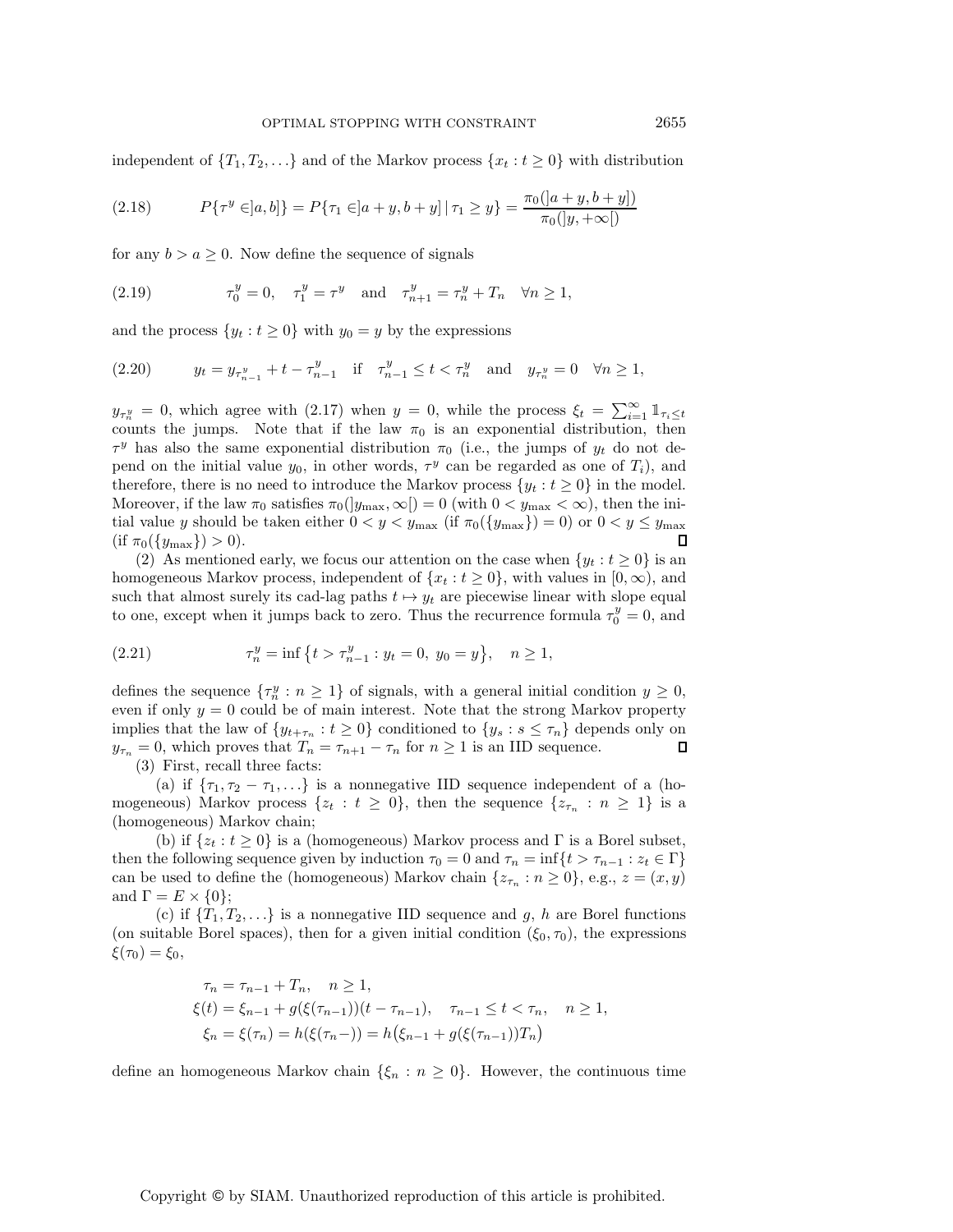process  $\{\xi(t): t \geq 0\}$  is an homogeneous Markov process only if the distribution of the IID sequence  $\{T_n\}$  is exponential. In any case, if the process  $\{y(t) = y_t : t \geq 0\}$ as above [\(2.20\)](#page-6-0) is added, then the couple  $\{(\xi(t), y(t)) : t \geq 0\}$  is an homogeneous Markov process.

Second, note that in particular for (c), if  $g = 1$  and  $h(\xi) = \xi$ , then  $\xi_n = \xi_{n-1} + T_n$ for every  $n \geq 1$ , and therefore  $\xi_n - \tau_n = \xi_0 - \tau_0$  for every  $n \geq 1$ , i.e., the sequences  ${\lbrace \tau_n \rbrace}$  and  ${\lbrace \xi_n \rbrace}$  are the same if the initial  $x_0 = \tau_0$ . Hence, if  ${\lbrace \tau_n : n \geq 1 \rbrace}$  represents the sequence of signals, then either  $\{\xi_n : n \geq 0\}$  or  $\{\tau_n : n \geq 0\}$  is an homogeneous Markov chain, but it is clear that the difference  $t - \tau_{n-1}$  for  $\tau_{n-1} \leq t < \tau_n$  represents the "time elapsed since the last signal" only for  $n \geq 2$ . On the other hand, if  $\{T_1, T_2, \ldots\}$ is a sequence of independent nonnegative random variables, then (1) the construction in (c) also yields a Markov chain  $\{\xi_n : n \geq 0\}$  and a Markov process  $\{\xi(t) : t \geq 0\}$ (if the common distribution is exponential) and (2) the sequence in (a) defined by  $\tau_0 = 0$  and  $\tau_n = \tau_{n-1} + T_n$ ,  $n \geq 1$ , yields also a Markov chain (nonhomogeneous in general)  $\{z_{\tau_n}: n \geq 0\}$ , provided  $\{T_1, T_2, \ldots\}$  is independent of the Markov process  $\{z_t : t \geq 0\}$ . In particular,  $\{\tau_n : n \geq 0\}$  is a Markov chain (which is homogeneous if the  $T_1, T_2,...$  are identically distributed, i.e., if  $\{T_n\}$  is an IID sequence), but note that the sequence  $\{\tau_n : n \geq 0\}$  describes only the *n*-transition from 0 to  $\tau_n$  of the Markov chain, and the *n*-transition from any value  $\tau \geq 0$  is given by the conditional probability

$$
P\{\tau_n \in ]a+\tau, b+\tau] | \tau_n \ge \tau\} = \frac{\pi_n(|a+\tau, b+\tau|)}{\pi_n(|\tau, +\infty|)} \quad \forall b > a \ge 0,
$$

where  $\pi_n$  is the distribution of  $T_n$ , as in the construction of the Markov process  $\{u_t : t \geq 0\}$  $\{y_t : t \geq 0\}.$ 

(4) In continuous time, the model with optimal reward  $V_0(x, y)$  given by [\(2.7\)](#page-3-3) is not "completely" Markovian even if the couple  $(x, y)$  defines an homogeneous Markov process  $\{(x_t, y_t): t \geq 0\}$ . Indeed, "to wait for a signal" or "to wait for a jumps" cannot be restated in terms of the "state"  $(x, y)$ , i.e., a constraint as "stopping is allowed only when a signal is received" cannot be translated into a condition either like "on any state of the form  $(x, 0)$  the controller can stop the system if desired" (which implies that at the beginning stopping is allowed) or like "on any state of the form  $(x, 0)$  the controller cannot stop the system" (which implies that the system can never be stopped). Essentially, the constraint "wait until . . . " at the moment the dynamic starts is non-Markovian time-homogeneous (it uses the memory to know whether a signal has arrived early) for  $(x, y)$  as the state of the system. Another way of describing the situation is to say that the control problem is not time-homogeneous, i.e., to fully describe the system we need the term  $(x, y, t)$ , so that stopping is allowed<br>only when  $y = 0$  and  $t > 0$ only when  $y = 0$  and  $t > 0$ .

(5) In contrast to Remark [2.4,](#page-5-1) the discrete time problem (DSTP1) is an usual discrete optimal stopping time problem. The underlying Markov chain is  $\{z_n =$  $(x_{\tau_n}, \tau_n) : n \geq 0$ . In terms of the Markov chain  $\{X_n = x_{\tau_n} : n \geq 0\}$  and the (variable) discount factor  $\beta = e^{-\alpha T_n}$  the reward functional can be written as (variable) discount factor  $\beta_n = e^{-\alpha T_n}$ , the reward functional can be written as

(2.22) 
$$
K(z,\eta) = \mathbb{E}_z \left\{ \psi(x_{\tau_{\eta}}) \prod_{n=0}^{\eta} \beta_n \right\} \quad \forall z = (x,0), \ x \in E.
$$

Alternatively, if the state  $\{\tilde{X}_n : n \geq 0\}$  is the Markov chain with transition kernel

$$
Pf(x) = \frac{1}{\beta} \int_0^\infty e^{-\alpha t} \Phi(t) f(x) \pi_0(\mathrm{d}t), \qquad \beta = \int_0^\infty e^{-\alpha t} \pi_0(\mathrm{d}t),
$$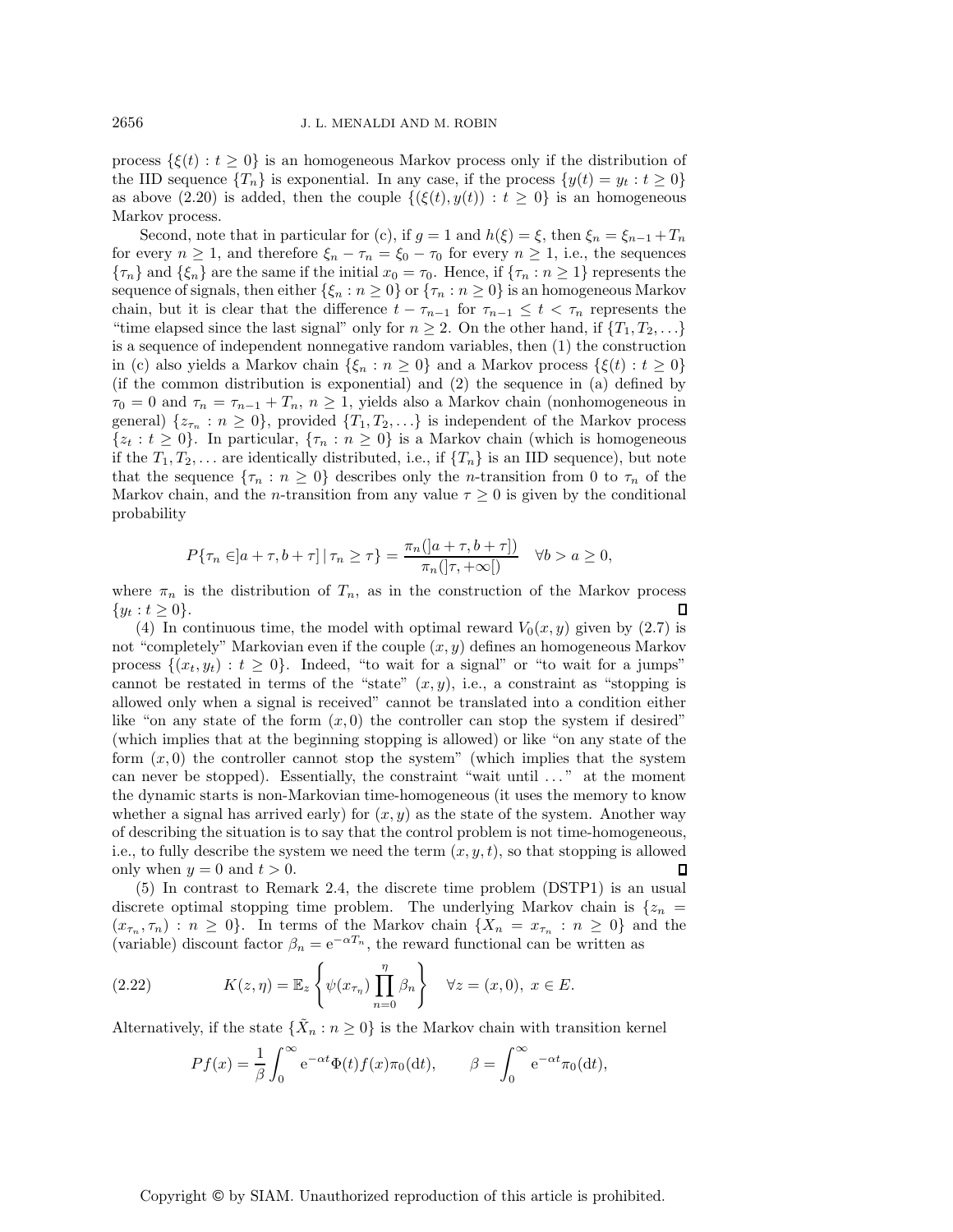where  $\pi_0$  is the common distribution of the IID sequence  $\{T_n : n \geq 0\}$ , then the same reward can be written as

$$
K(z, \eta) = \mathbb{E}_z \big\{ \beta^{\eta} \psi(\tilde{X}_{\eta}) \big\}, \quad \forall z = (x, 0), \ x \in E,
$$

which is a standard discounted discrete time optimal stopping problem.

(6) If the Markov process  $\{x_t\}$  is nonhomogeneous, then it suffices to add a new variable to have an homogeneous process, i.e., to consider the couple  $(x, t)$  as the initial state. In this case, the "time elapsed since the last signal" for a given initial condition  $y(t_0) = y_0$  can also be defined as in Remark [2.4](#page-5-1) and in terms of the sequence  ${T_n : n \geq 1}$  of independent random variables (with distributions depending on n) representing the "waiting time between two consecutive signals," namely,  $\tau_0 = t_0$ , and

$$
\tau_n = \tau_{n-1} + T_n
$$
 and  $y_{\tau_n} = 0$ ,  $n \ge 1$ ,  
\n $y_t = y + t$  if  $\tau_0 \le t < \tau_1$ ,  
\n $y_t = t - \tau_{n-1}$  if  $\tau_n \le t < \tau_{n+1}$ ,  $n \ge 1$ ,

and in this case,  $\{(x_t, t) : t \geq 0\}$ ,  $\{(y_t, t) : t \geq 0\}$  and  $\{(x_t, y_t, t) : t \geq 0\}$  are all homogeneous Markov processes. Moreover, if the signals are nonhomogeneous (i.e.,  ${T_n}$  is a sequence of independent random variables, nonnecessarily with the same distribution) then additional variable is necessary as well. distribution) then additional variable is necessary as well.

(7) Actually, if the sequence  $\{T_1, T_2, \ldots\}$  is only conditional independent with respect to  ${x_t : t \geq 0}$ , then the (conditional) intensity may also be depending on the variable x, i.e.,  $\lambda(x, y)$ ,

$$
\pi_0(x,[a,b]) = \int_a^b \exp\left(-\int_0^y \lambda(x,t)dt\right) \lambda(x,y)dy, \quad b > a \ge 0,
$$

and the above construction (1) still works fine. In this case, the couple  $\{(x_t, y_t): t \geq 0\}$ or  $\{x_t : t \ge 0\}$  is a homogeneous Markov process, but not necessary  $\{y_t : t \ge 0\}$  alone<br>is a Markov process. is a Markov process.

(8) As mentioned earlier, the signals can be given (a) either via the homogeneous Markov process  $\{y_t : t \geq 0\}$  representing the time elapsed since the last signal (b) or via an IID sequence  $\{T_n : n \geq 1\}$  of random variables representing the *waiting time between two consecutive signals*. The simplest model is the signals as the jumps of a Poisson process, where the common law  $\pi_0$  of the IID sequence  $\{T_n : n \geq 1\}$  is the exponential distribution and the infinitesimal generator of the homogeneous Markov process  $\{y_t : t \geq 0\}$  is

$$
A_1\varphi(y) = \partial_y\varphi(y) + \lambda[\varphi(0) - \varphi(y)] \quad \forall y \ge 0,
$$

where  $\partial_y$  is the derivative and  $\lambda > 0$  is the intensity. However, the whole Markov process  $\{y_t : t \geq 0\}$  is of no use in this case. In general, the distribution  $\pi_0$  must have support in either  $[0, \infty)$  or  $[0, y_{\text{max}}]$  for some  $y_{\text{max}} < \infty$ , and the form of infinitesimal generator is expected to be

(2.23) 
$$
A_1 \varphi(y) = \partial_y \varphi(y) + \lambda(y)[\varphi(0) - \varphi(y)] \quad \forall y \ge 0,
$$

where the intensity  $\lambda(y) \geq 0$  is a Borel measurable function. If the common distribution  $\pi_0$  has a density  $\dot{\pi}_0$ , i.e.,

$$
\pi_0([0, y]) = \int_0^y \dot{\pi}_0(s) \mathrm{d}s \quad \forall y \ge 0,
$$

Copyright © by SIAM. Unauthorized reproduction of this article is prohibited.

 $\Box$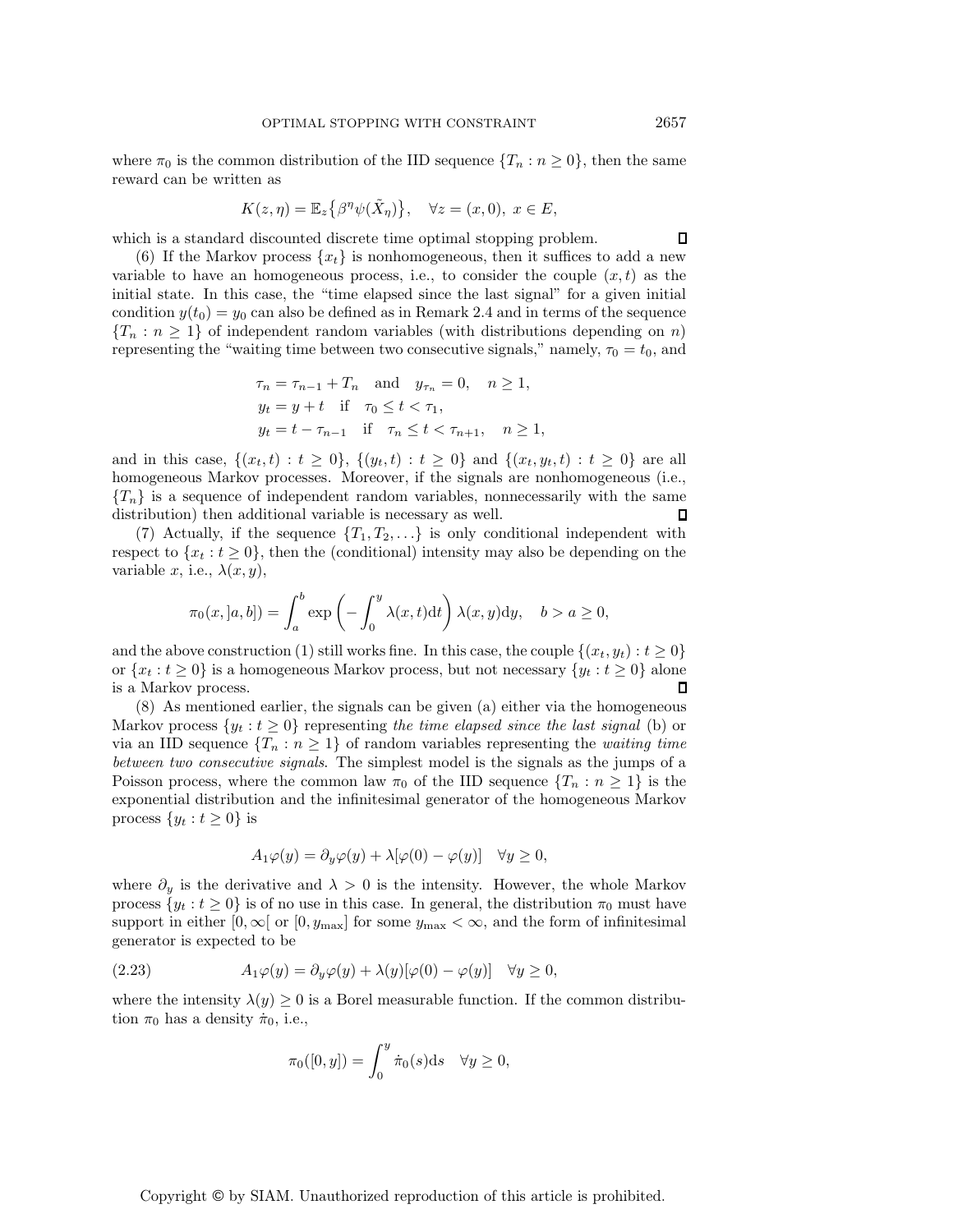then

$$
\lambda(y) = \frac{\dot{\pi}_0(y)}{1 - \pi_0([0, y])} = \lim_{h \to 0} \frac{P\{y \le T_1 \le y + h \mid T_1 \ge y\}}{h} \quad \forall y \ge 0,
$$

or equivalently

$$
\lambda(y) = \left\{-\ln\left[1 - \int_0^t \dot{\pi}_0(s) \mathrm{d}s\right]\right\}' \quad \forall y \ge 0,
$$

which yields the conditional distribution

$$
\pi(y, [a, b]) = \frac{\pi_0([a, b] \cap [y, \infty[)}{\pi_0([y, \infty[)} = \int_a^b \exp\left\{-\int_0^t \lambda(y+s)ds\right\} \lambda(t+y)dt
$$

for any real numbers  $b > a \ge y \ge 0$ . However, for a common distribution  $\pi_0$  without a density (with respect to the Lebesgue measure) the form of the infinitesimal generator  $A_1$  may not be known. In any case, it should be clear that almost surely the cad-lag paths  $t \mapsto y_t$  are piecewise linear with slop equals to one, and with jumps only back to zero. to zero.

<span id="page-9-0"></span>**3. Discrete time HJB equations.** For the sake of simplicity and to fully understand the difficulties of this problem, it is convenient to impose throughout this section a restrictive assumption on the model. In section [4.2,](#page-16-0) some generalizations in various directions are discussed.

Assume that the homogeneous Markov process  $\{x_t : t \geq 0\}$ , with semigroup  $\{\Phi(t): t \geq 0\}$  and infinitesimal generator A, is a Feller process and E is a compact metric space, i.e.,

<span id="page-9-1"></span> $(3.1)$   $\Phi(t)$  is a continuous semigroup on E, compact metric space.

The discount factor  $\alpha$  is positive and the reward function  $\psi$  is continuous, i.e.,

<span id="page-9-2"></span>(3.2) 
$$
\alpha > 0
$$
 and  $\psi \in C(E)$ .

The signals  $\{\tau_n : n \geq 1\}$  besides being independent of  $\{x_t : t \geq 0\}$  are given either though an IID sequence  $\{T_n : n \geq 1\}$  of waiting time between two consecutive signals with a common distribution  $\pi_0$  satisfying

(3.3) 
$$
\mathbb{E}\left\{e^{-\alpha T_1}\right\} = \int_{[0,\infty[} e^{-\alpha t} \pi_0(dt) = k_0 < 1,
$$

or equivalently, the homogeneous Markov process  $\{y_t : t \geq 0\}$  of the time elapsed since the last signal satisfies

<span id="page-9-3"></span>(3.4) 
$$
\mathbb{E}\left\{e^{-\alpha \tau}\right\} = k_0 < 1 \quad \text{with} \quad \tau = \inf\left\{t > 0 : y_t = 0, \ y_0 = 0\right\}.
$$

Sometimes, we will assume that the common distribution  $\pi_0$  has a density.

These assumptions will be modified later to include a local compact metric space E or a Banach space and a reward with polynomial growth.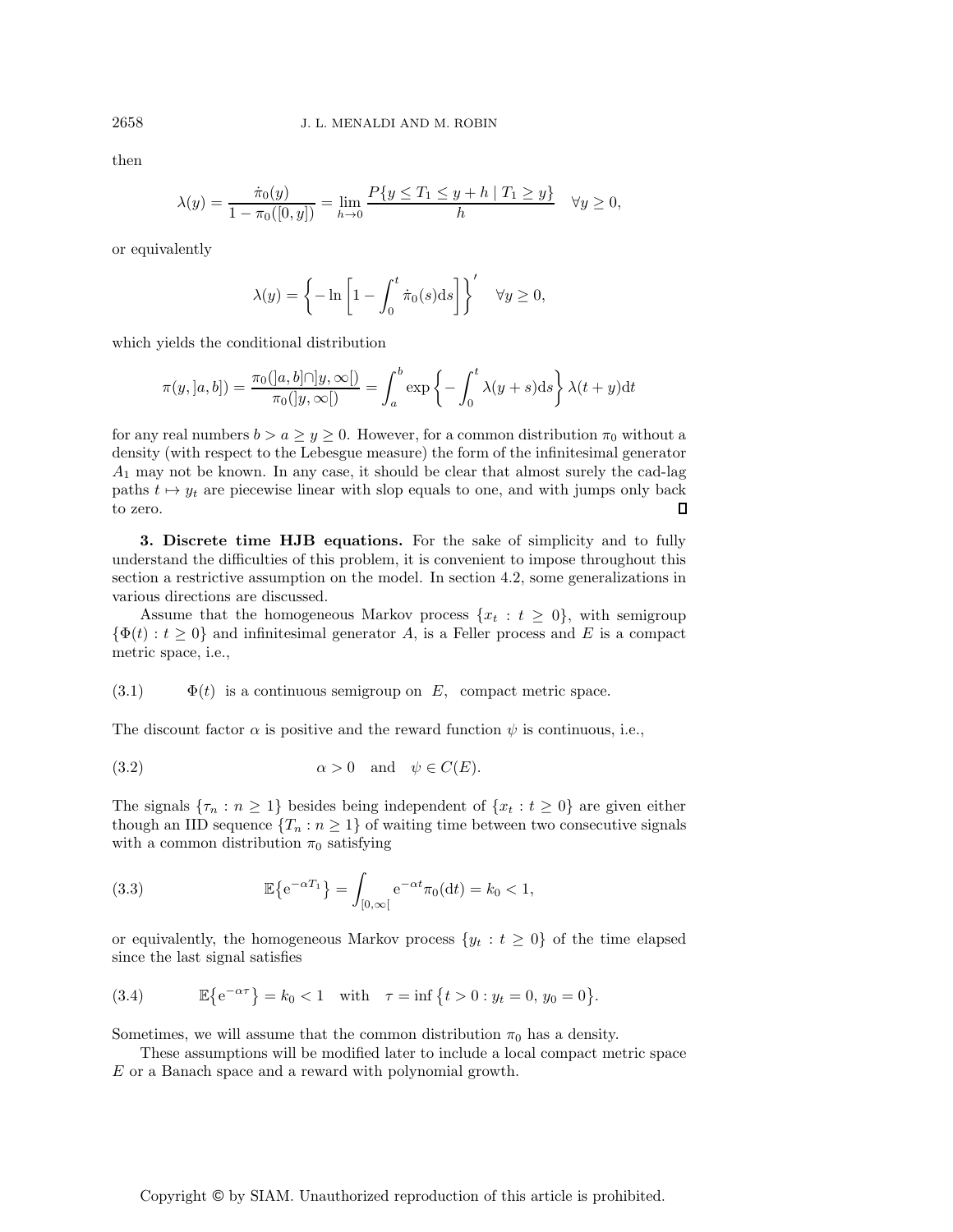**3.1. Discrete time standard optimal stopping.** The dynamic programming principle in discrete time for  $(DSTP1)$  with an initial state  $(x, 0)$  is expressed as follows: the controller can decide either (a) to stop with a reward  $\psi(x)$  or (b) to wait (i.e., to postpone the decision) with a discounted reward  $\mathbb{E}_{x,0}e^{-\alpha \tau_1}u_0(x_{\tau_1}, 0)$ . This yields the following HJB equation:

<span id="page-10-0"></span>(3.5) 
$$
u_0(x,0) = \max \{ \psi(x), \mathbb{E}_{x,0} e^{-\alpha T_1} u_0(x_{T_1},0) \} \quad \forall x \in E.
$$

<span id="page-10-3"></span>Theorem 3.1. *Under the assumptions* [\(3.1\)](#page-9-1)*,* [\(3.2\)](#page-9-2)*, and* [\(3.4\)](#page-9-3)*, there exits one and only one solution*  $u_0$  *in*  $C(E)$  *of the HJB equation* [\(3.5\)](#page-10-0)*.* 

*Proof.* In view of the assumptions, the operator

$$
T_0w(x) = \max \left\{ \psi(x), \mathbb{E}_x \{ e^{-\alpha \tau_1} w(x_{\tau_1}) \} \right\}
$$

satisfies

$$
|T_0w_1(x) - T_0w_2(x)| \leq \mathbb{E}_x\{e^{-\alpha \tau_1}\} ||w_1 - w_2|| \leq k_0 ||w_1 - w_2|| \quad \forall x \in E,
$$

where  $\|\cdot\|$  is the sup-norm in  $C(E)$ . Thus, the operator  $T_0$  is contraction mapping on  $C(E)$ , which proves that the HJB equation [\(3.5\)](#page-10-0) has a unique solution  $u_0(x, 0)$  in  $C(E)$ .  $C(E).$ 

<span id="page-10-2"></span>Theorem 3.2. *Under the assumptions* [\(3.1\)](#page-9-1)*,* [\(3.2\)](#page-9-2)*, and* [\(3.4\)](#page-9-3)*, the unique solution*  $u_0$  *in*  $C(E)$  *of the HJB equation* [\(3.5\)](#page-10-0) *is indeed the optimal reward* [\(2.9\)](#page-4-0)*, i.e.*,  $u_0(x, 0) = v_0(x, 0)$ *. Moreover, the first exit time from the continuation region is optimal, i.e., the discrete stopping time*

(3.6) 
$$
\hat{\eta}_0 = \inf\{n \ge 0 : u_0(x_{\tau_n}, 0) = \psi(x_{\tau_n})\}
$$

*satisfies*  $u_0(x, 0) = K(x, 0, \hat{\eta}_0)$  *as given by* [\(2.8\)](#page-4-3).

*Proof.* The HJB equation [\(3.5\)](#page-10-0) yields

<span id="page-10-1"></span>
$$
u_0(x,0) = \mathbb{E}_{x,0} \{ e^{-\alpha \tau_1} u_0(x_{\tau_1},0) \} + \mathbb{E}_{x,0} \{ e^{-\alpha \tau_1} [\psi(x_{\tau_1}) - u_0(x_{\tau_1},0)]^+ \} \quad \forall x \in E.
$$

or equivalently,

$$
u_0(x,0) = [Q(u_0(\cdot,0) + [\psi - u_0(\cdot,0)]^+)](x),
$$

using the sub-Makovian kernel  $\varphi \mapsto Q\varphi$ , with

$$
(Q\varphi)(x) = \mathbb{E}_{x,0}\big\{e^{-\alpha \tau_1}\varphi(x_{\tau_1})\big\}.
$$

Thus, substituting x for  $x_{\tau_{n-1}}$ , this can be written as

$$
u_0(x_{\tau_{n-1}},0) = [Q(u_0(\cdot,0) + [\psi - u_0(\cdot,0)]^+)](x_{\tau_{n-1}}),
$$

or equivalently,

$$
u_0(x_{\tau_{n-1}},0) = \mathbb{E}_{x_{\tau_{n-1}},\tau_{n-1}}\{e^{-\alpha T_n}u_0(x_{\tau_n},0)\} + \mathbb{E}_{x_{\tau_{n-1}},\tau_{n-1}}\{e^{-\alpha T_n}[\psi(x_{\tau_n}) - u_0(x_{\tau_n},0)]^+\}\quad \forall n \ge 1,
$$

where  $\mathbb{E}_{x,\tau}$  means the conditional expectation with respect to the initial condition  $x_{\tau} = x$ . Hence, the strong Markov property yields

$$
u_0(x_{\tau_{n-1}}, 0) = \mathbb{E}\left\{e^{-\alpha T_n}u_0(x_{\tau_n}, 0) | \mathcal{G}_{n-1}\right\} + \mathbb{E}\left\{e^{-\alpha T_n}[\psi(x_{\tau_n}) - u_0(x_{\tau_n}, 0)]^+ | \mathcal{G}_{n-1}\right\} \quad \forall n \ge 1,
$$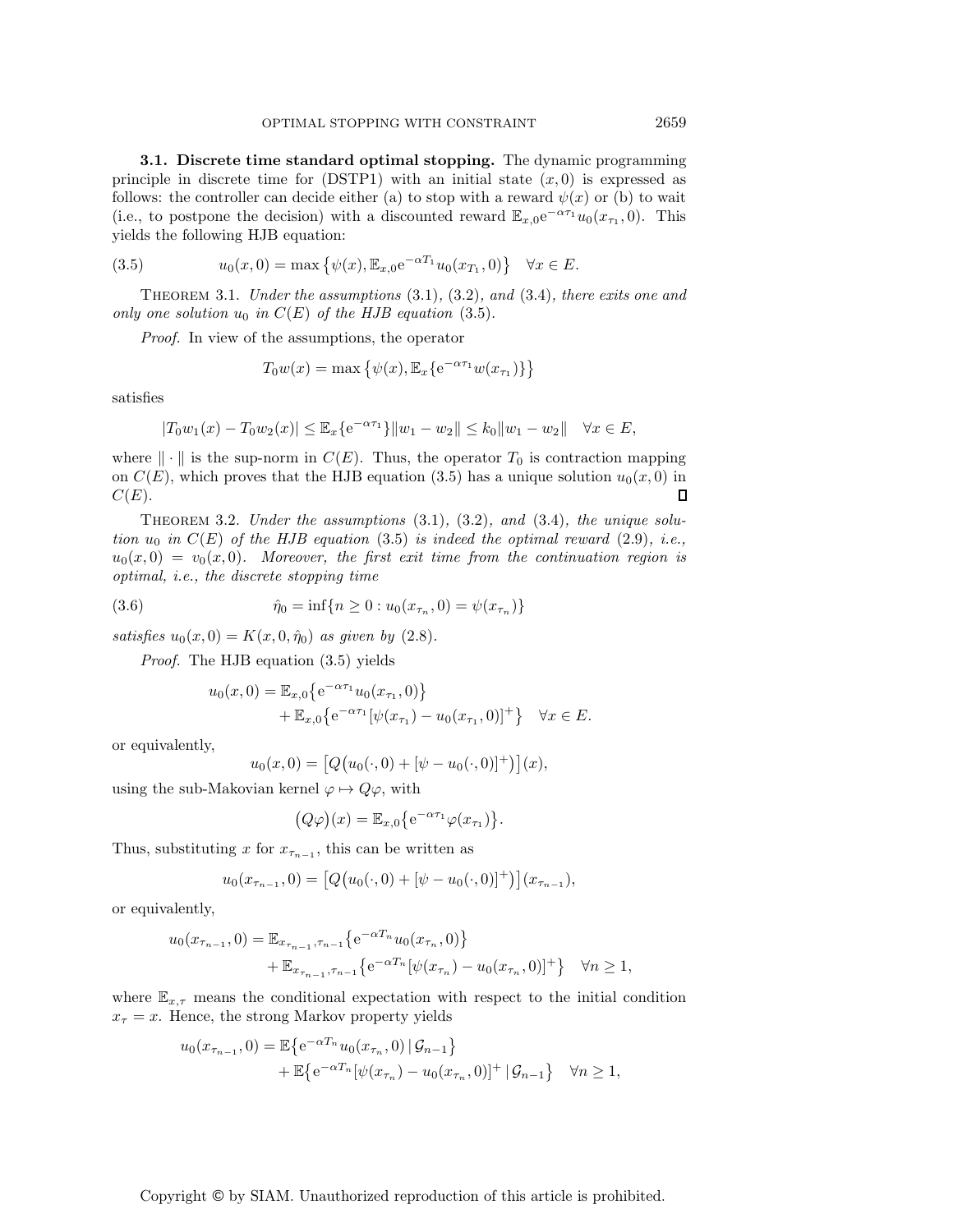and multiplying by  $e^{-\alpha \tau_{n-1}}$ , this becomes

$$
e^{-\alpha \tau_{n-1}} u_0(x_{\tau_{n-1}}, 0) = \mathbb{E}\left\{e^{-\alpha \tau_n} u_0(x_{\tau_n}, 0) | \mathcal{G}_{n-1}\right\} + \mathbb{E}\left\{e^{-\alpha \tau_n} [\psi(x_{\tau_n}) - u_0(x_{\tau_n}, 0)]^+ | \mathcal{G}_{n-1}\right\} \quad \forall n \ge 1.
$$

Actually, in this calculation, the integer value  $n$  could be replaced by any  $\mathbb{G}\text{-stopping}$ time  $\eta \leq n$ .

<span id="page-11-0"></span>Now, iterate this argument to deduce

$$
(3.7) \t u_0(x,0) = \mathbb{E}_{x,0}\big\{e^{-\alpha \tau_n}u_0(x_{\tau_n},0)\big\} + \sum_{k=1}^n \mathbb{E}_{x,0}\big\{e^{-\alpha \tau_k}[\psi(x_{\tau_k})-u_0(x_{\tau_k},0)]^+\big\}.
$$

Moreover, since all expectation are uniformly integrable (due to the fact that  $u_0$  is bounded), the integer value n in the equality  $(3.7)$  could be replaced again by any G-stopping time (nonnecessarily bounded, this time).

Hence, the equality [\(3.7\)](#page-11-0) proves that

$$
u_0(x,0) \geq \mathbb{E}_x \big\{ e^{-\alpha \tau_\eta} u_0(x_{\tau_\eta},0) \big\} \geq \mathbb{E}_x \big\{ e^{-\alpha \tau_\eta} \psi(x_{\tau_\eta}) \big\} \quad \forall x \in E,
$$

and for every G-stopping time  $\eta$ , i.e.,  $u_0(x, 0) \ge v_0(x, 0)$ , for every x in E. On the other hand, the definition of first exit time from the continuation region [\(3.6\)](#page-10-1) and the equality [\(3.7\)](#page-11-0) show the optimality of  $\hat{\eta}_0$ , i.e.,

$$
u_0(x, 0) = \mathbb{E}_x \{ e^{-\alpha \hat{\tau}_0} \psi(x_{\hat{\tau}_0}) \}, \quad \hat{\tau}_0 = \tau_{\hat{\eta}_0},
$$

and therefore  $u_0(x, 0) = v_0(x, 0)$  for every x in E.

REMARK 3.1. The martingale theory can be used to prove Theorem [3.2.](#page-10-2) Indeed, define the processes

$$
a_n = e^{-\alpha \tau_n} u_0(x_{\tau_n}, 0), \quad n \ge 0,
$$
  
\n
$$
b_n = a_{\min\{n, \hat{\eta}_0\}} = e^{-\alpha \theta_n} u_0(x_{\theta_n}, 0), \quad \theta_n = \tau_{\min\{n, \hat{\eta}_0\}}, \quad n \ge 0,
$$

to check that the HJB equation [\(3.5\)](#page-10-0) and the Markov property imply that  $\{a_n : n \geq 0\}$ is a bounded supermartingale and  $\{b_n : n \geq 0\}$  is a bounded martingale. Hence, the sampling theorem and the equality  $u_0 \geq \psi$  yield

$$
K(x,0,\eta) = \mathbb{E}_x \left\{ e^{-\alpha \tau_{\eta}} \psi(x_{\tau_{\eta}}) \right\} \le \mathbb{E}_x \{ a_{\eta} \} \le \mathbb{E}_x \{ a_0 \} = u_0(x,0)
$$

for every G-stopping time  $\eta$ , i.e.,  $u_0 \ge v_0$ . Also, with  $\hat{\tau}_0 = \tau_{\hat{\eta}_0}$ , the martingale part implies

$$
u_0(x,0) = \lim_n \mathbb{E}_x\{b_n\} = \mathbb{E}_x\{e^{-\alpha \hat{\tau}_0}u_0(x_{\hat{\tau}_0},0)\} = \mathbb{E}_x\{e^{-\alpha \hat{\tau}_0}\psi(x_{\hat{\tau}_0})\},\,
$$

i.e.,  $\hat{\eta}_0$  is an optimal G-stopping time and  $u_0 = v_0$ .

**3.2. Discrete time constrained optimal stopping.** The dynamic programming principle in discrete time for (DSTP2) with an initial state  $(x, y)$  at the initial time is expressed as follows: the controller (cannot decide to stop immediately) have to wait (i.e., to postpone the decision) and either to stop at time  $t = \tau_1$  with a re-

 $\Box$ 

 $\Box$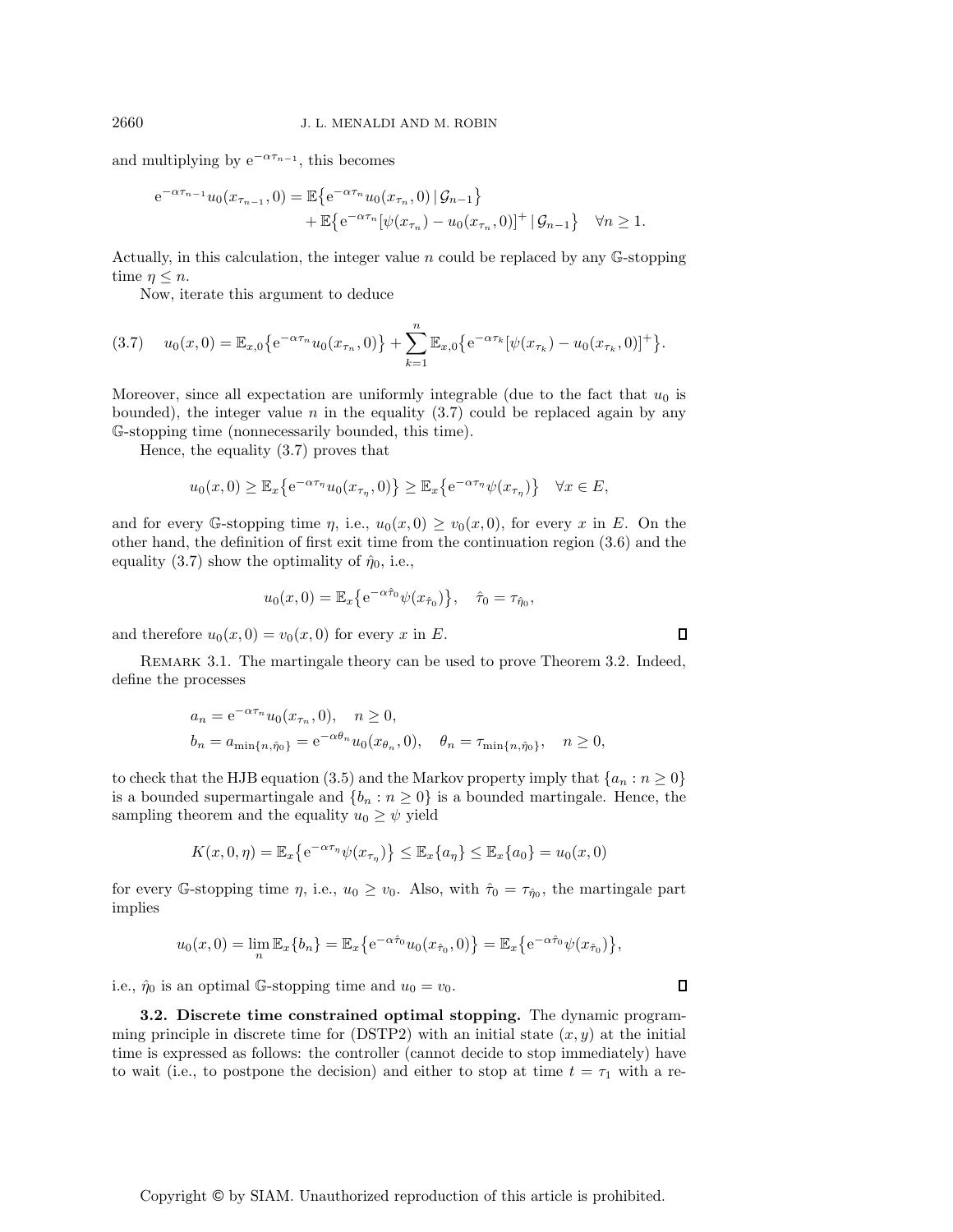ward  $\psi(x_{\tau_1})$  or to continue with a reward  $u(x_{\tau_1}, 0)$ . These two possibilities should be discounted, i.e., the following HJB equation

<span id="page-12-0"></span>(3.8) 
$$
u(x,y) = \mathbb{E}_{x,y}\left\{e^{-\alpha \tau_1} \max\{\psi(x_{\tau_1}), u(x_{\tau_1},0)\} \quad \forall (x,y) \in E \times [0,\infty].\right\}
$$

Now, the model involves the Markov process  $\{y_t : t \geq 0\}$  representing the time elapsed since the last signal. Depending on the common distribution  $\pi_0$  of IID sequence  ${T_n : n \ge 1}$ , the process  ${y_t : t \ge 0}$  is a Feller process. Actually only the fact that

<span id="page-12-2"></span>(3.9) 
$$
(x, y) \mapsto \mathbb{E}_{x,y} \{ e^{-\alpha \tau_1} \varphi(x_{\tau_1}) \}
$$
 is continuous

<span id="page-12-3"></span>for every continuous and bounded function  $\varphi$  is needed.

Theorem 3.3. *Under the assumptions* [\(3.1\)](#page-9-1)*,* [\(3.2\)](#page-9-2)*, and* [\(3.4\)](#page-9-3)*, there exits one and only one solution*  $x \mapsto u(x, 0)$  *in*  $C(E)$  *of the HJB equation* [\(3.8\)](#page-12-0) *with*  $y = 0$ *. Moreover, the same HJB equation* [\(3.8\)](#page-12-0) *determines the values of*  $u(x, y)$  *when*  $u(x, 0)$ *is known, and*  $y \mapsto u(x, y)$  *continuous if a nonnegative Borel measurable and bounded intensity*  $y \mapsto \lambda(y)$  *exists.* 

*Proof.* This is analogous to Theorem [3.1.](#page-10-3) Consider the HJB equation [\(3.8\)](#page-12-0) with  $y = 0$  and the operator

$$
Tw(x) = \mathbb{E}_{x,0} \{ e^{-\alpha \tau_1} \max{\{\psi(x_{\tau_1}), w(x_{\tau_1})\}} \},
$$
 note that  $\tau_1 = T_1$ ,

which is also contraction mapping on  $C(E)$ . This proves that the HJB equation [\(3.8\)](#page-12-0) has a unique solution  $u(x, 0)$  in  $C(E)$ . Next, the values of  $u(x, y)$  for  $y > 0$  are obtained from  $u(x, 0)$  by  $(3.8)$ .

Now, if an intensity  $\lambda(y)$  exists and  $\varphi$  is a nonnegative Borel measurable and bounded function, then

<span id="page-12-1"></span>(3.10) 
$$
\mathbb{E}_{x,y}\{e^{-\alpha \tau_1}\varphi(x_{\tau_1})\} = \int_y^{\infty} \exp\left\{-\alpha t - \int_y^t \lambda(\xi) d\xi\right\} \lambda(t) [\Phi(t-y)f(x)] dt,
$$

and the last integral is equal to

$$
\int_0^\infty \exp\left\{-\alpha t - \int_0^t \lambda(y+\xi) d\xi\right\} \lambda(t+y)[\Phi(t)f(x)]dt,
$$

where  $\{\Phi(t): t \geq 0\}$  is the semigroup of the initial Markov process. Hence, the expression  $(3.10)$  proves that the function  $(3.9)$  depends continuously on y, even if the intensity  $\lambda(y)$  is only a nonnegative Borel measurable bounded function. Therefore, the last assertion holds the last assertion holds.

REMARK 3.2. If an intensity  $\lambda$  (density  $\dot{\pi}$ ) exists for the common law  $\pi$  of the sequence  $\{T_n : n \geq 1\}$  of the waiting time between to consecutive signals (or equivalently, the infinitesimal generator  $A_1$  of the Markov process  $\{y_t : t \geq 0\}$  representing the time elapsed since the last signal has the form [\(2.2\)](#page-3-4), and  $\lambda$  satisfies  $\lambda(t) \leq \lambda_0 < \infty$ , a.e.  $t \geq 0$ , then the operator T in the proof of Theorem [3.1](#page-10-3) can be rewritten as

$$
T(w) = \int_0^\infty \exp\left\{-\alpha t - \int_0^t \lambda(r) dr\right\} \lambda(t) \left[\Phi(t) \left(\psi \vee w\right)\right] dt.
$$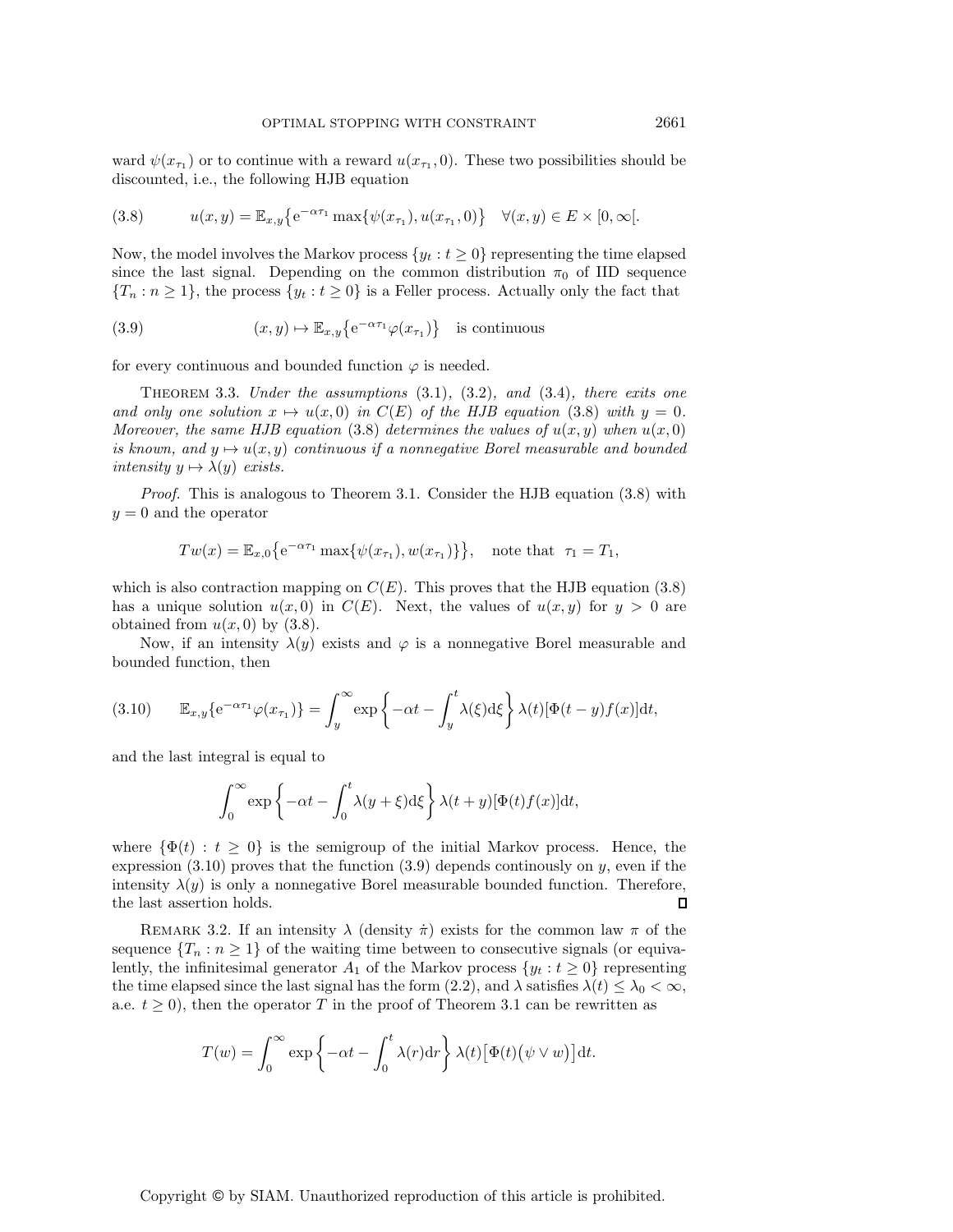Hence, the inequality

$$
\int_0^\infty \exp\left\{-\alpha t - \int_0^t \lambda(r) dr\right\} \lambda(t) dt
$$
  
=  $-\int_0^\infty e^{-\alpha t} d\left[\exp\left\{-\int_0^t \lambda(r) dr\right\}\right] = 1$   
 $-\alpha \int_0^\infty \exp\left\{-\alpha t - \int_0^t \lambda(r) dr\right\} dt \le 1 - \frac{\alpha}{\alpha + \lambda_0} = \frac{\lambda_0}{\alpha + \lambda_0}$ 

shows also that  $T$  is a contraction, i.e.,

$$
||T(w_1) - T(w_2)|| \le \frac{\lambda_0}{\alpha + \lambda_0} ||w_1 - w_2|| \quad \forall w_1, w_2 \in C(E),
$$

where  $\|\cdot\|$  is the sup-norm on  $C(E)$ . A similar argument can be made for the operator  $T_0$  $T_0$ .

Theorem 3.4. *If the assumptions* [\(3.1\)](#page-9-1)*,* [\(3.2\)](#page-9-2)*, and* [\(3.4\)](#page-9-3)*, then HJB equation* [\(3.8\)](#page-12-0) *becomes*

<span id="page-13-0"></span>(3.11) 
$$
u(x,y) = \mathbb{E}_{x,y}\{e^{-\alpha \tau_1}u_0(x_{\tau_1},0)\} \quad \forall (x,y) \in E \times [0,\infty[.
$$

*Moreover, the solution of HJB equations* [\(3.5\)](#page-10-0) *and* [\(3.8\)](#page-12-0) *satisfy the relation*  $u_0(x, 0) =$  $\max\{\psi(x), u(x, 0)\}\$ for every x in E.

*Proof.* Define  $w(x) = \max{\psi(x), u(x, 0)}$  and use the HJB equation [\(3.8\)](#page-12-0) with  $y = 0$  to substitute  $u(x, 0)$  and deduce that

$$
w(x) = \max\{\psi(x), u(x, 0)\}
$$
  
= max  $\left\{\psi(x), \mathbb{E}_{x,y}\left\{e^{-\alpha \tau_1} \max\{\psi(x), u(x_{\tau_1}, 0)\}\right\}\right\}$   
= max  $\left\{\psi(x), \mathbb{E}_{x,y}\left\{e^{-\alpha T_1} w(x_{T_1})\right\}\right\}.$ 

This means that w is a solution of the HJB equation [\(3.5\)](#page-10-0), and by uniqueness we get  $w = u_0(x, 0)$ .  $w = u_0(x, 0).$ 

<span id="page-13-2"></span>Theorem 3.5. *Under the assumptions* [\(3.1\)](#page-9-1)*,* [\(3.2\)](#page-9-2)*, and* [\(3.4\)](#page-9-3)*, the unique solution* u in  $C(E)$  of the HJB equation [\(3.8\)](#page-12-0) is indeed the optimal reward [\(2.11\)](#page-4-1), i.e.,  $u(x, y) =$  $v(x, y)$ *. Moreover, the exit time from the continuation region is optimal, i.e., the discrete stopping time*

<span id="page-13-1"></span>(3.12) 
$$
\hat{\eta} = \inf \{ n \ge 1 : u_0(x_{\tau_n}, 0) = \psi(x_{\tau_n}) \}
$$

*satisfies*  $u(x, y) = K(x, y, \hat{\eta})$  *as given by* [\(2.10\)](#page-4-4).

*Proof.* All that is needed is to use the strong Markov property and the HJB equation [\(3.8\)](#page-12-0), in relation to Theorem [3.2.](#page-10-2) Indeed, once an optimal stopping time has been found for the discrete stopping time problem (DSTP1) with optimal reward  $v_0(x, 0) = u_0(x, 0)$ , the HJB equation [\(3.11\)](#page-13-0) yields an optimal stopping time  $\hat{\eta}$  as the  $\tau_1$ -translation of  $\hat{\eta}_0$ , i.e., for an initial value  $(x, y)$  no stopping is allowed, we are forced to wait until the next possible stopping time given by  $\tau_1$ , and at this new initial value  $x_1 = x_{\tau_1}$  with  $y = 0$ , the optimal stopping time  $\hat{\eta}_0$  is used. All this can be shown by following the argument in Theorem [3.2](#page-10-2) and recalling that

$$
u(x, y) = \mathbb{E}_{x, y} \{ e^{-\alpha \tau_1} u_0(x_{\tau_1}, 0) \} \text{ and}
$$
  

$$
u_0(x_{\tau_1}, 0) = \mathbb{E}_{x_{\tau_1}, 0} \{ e^{-\alpha \tau \hat{\eta}_0} \psi(x_{\tau_{\hat{\eta}_0}}) \},
$$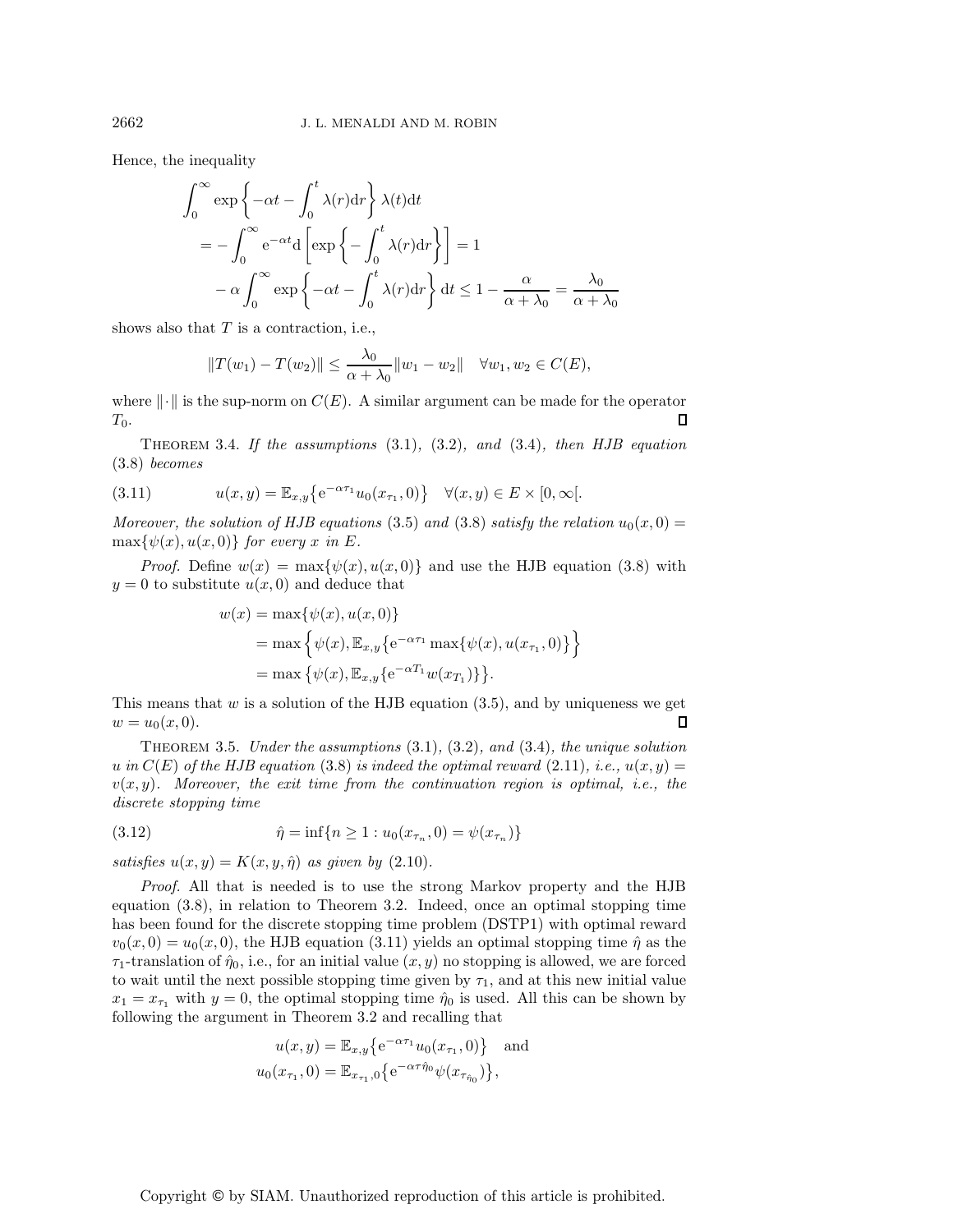i.e., the HJB equation [\(3.11\)](#page-13-0) and the optimal character of  $\hat{\eta}_0$ . This proves that  $u(x, y) = v(x, y)$ , the optimal reward [\(2.11\)](#page-4-1), and that there exits an optimal stopping time, i.e., for (DSTP2) as defined in section [2.2](#page-4-5) . This optimal stopping time can be defined as the exit time of the continuation region, after waiting for the first signal, i.e.,

$$
\hat{\eta} = \inf\{n \ge 1 : u_0(x_{\tau_n}, 0) = \psi(x_{\tau_n})\}, \quad \hat{\tau} = \tau_{\hat{\eta}};
$$

note the condition  $n \geq 1$  instead of  $n \geq 0$  as in (DSTP1).

Now, from the HJB equation [\(3.11\)](#page-13-0) and the equalities  $u(x, y) = v(x, y)$  and  $u_0(x, 0) = v_0(x, 0)$  we deduce the assertion [\(2.12\)](#page-4-2). Note that we could replace  $u_0(x, 0)$ in [\(3.12\)](#page-13-1) with  $\max{\psi(x), u(x, 0)}$ , i.e.,

$$
\hat{\eta} = \inf\{n \ge 1 : u(x_{\tau_n}, 0) \le \psi(x_{\tau_n})\}
$$

<span id="page-14-0"></span>as expected.

#### **4. Continuous time HJB equation.**

**4.1. Formal analysis.** Let us look at the dynamic programming principle in continuous time for our initial problem of optimal stopping time with constraint, where the optimal reward is given by [\(2.6\)](#page-3-5). This argument is better understood under the assumption that the common distribution  $\pi_0$  has a density so that

(4.1) 
$$
\lim_{h \to 0} \frac{P\{T_1 \in [y, y + h[|T_1 \ge h > 0\}]}{h} = \lambda(y),
$$

where  $\lambda(y)$  is a nonnegative Borel measurable function.

For the initial value  $(x, y)$  in  $E \times [0, \infty)$  at the initial time  $t = 0$ , the optimal reward  $V(x, y)$  can be expressed on a small time interval [0, h] as either (a) the future reward if the controller decides to do nothing on the  $[0, h]$  or (b) the future reward if the controller decides to stop at  $\tau_1$  if it appears on the time interval [0, h] and to continue if it does not appear, i.e.,

$$
V(x,y) = \max\{(a), (b)\} \quad \text{with}
$$
  
\n
$$
(a) = \mathbb{E}_{x,y}\{e^{-\alpha h}V(x_h, y_h)\},
$$
  
\n
$$
(b) = \lambda(y)h\mathbb{E}_{x,y}\{e^{-\alpha h}\psi(x_h)\} + (1 - \lambda(y)h)\mathbb{E}_{x,y}\{e^{-\alpha h}V(x_h, y+h)\},
$$

since  $y_h = y + h$  if there is not jump on [0, h]. By means of infinitesimal generator  $A_{x,y}$  of the homogeneous Markov process  $\{(x_t, y_t) : t \geq 0\}$  this can be written as

(a) = 
$$
V(x, y)
$$
 +  $\int_0^h e^{-\alpha t} \mathbb{E}_{x,y} \{ A_{x,y} V(x_t, y_t) - \alpha V(x_t, y_t) \} dt$ ,  
\n(b) =  $\lambda(y) h \psi(x)$   
\n+  $(1 - \lambda(y)h) \Big[ V(x, y) + \int_0^h e^{-\alpha t} \mathbb{E}_{x,y} \Big\{ [A_x V(x_t, y + t)] + \frac{\partial V(x_t, y + t)}{\partial y} - \alpha V(x_t, y + t) \Big\} dt \Big]$ ,

where

$$
A_{x,y}\varphi(x,y) = A_x\varphi(x,y) + \frac{\partial\varphi(x,y)}{\partial y} + \lambda(y)[\varphi(x,0) - \varphi(x,y)]
$$

Copyright © by SIAM. Unauthorized reproduction of this article is prohibited.

 $\Box$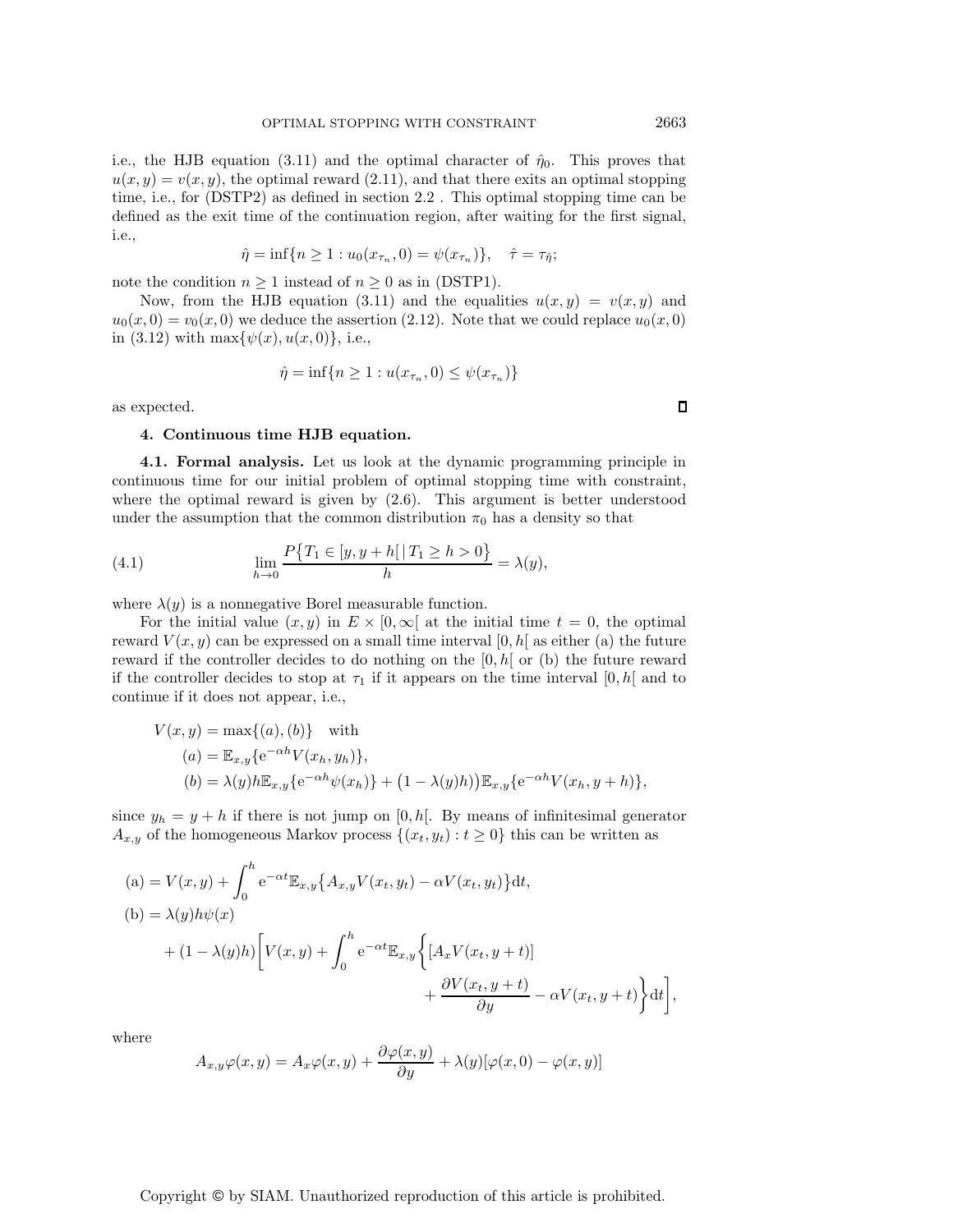with  $A_x$  the infinitesimal generator of  $\{x_t : t \geq 0\}$ . Hence, as  $h \to 0$ , (a) yields

$$
A_{x,y}V(x,y) - \alpha V(x,y)
$$

and (b) yields

$$
A_x V(x, y) + \frac{\partial V(x, y)}{\partial y} + \lambda(y)[V(x, 0) - V(x, y)] - \alpha V(x, y) + \lambda(y)[\psi(x) - V(x, 0)].
$$

Both together yield

<span id="page-15-3"></span>(4.2) 
$$
A_{x,y}V(x,y) - \alpha V(x,y) + \lambda(y)[\psi(x) - V(x,0)]^{+} = 0,
$$

which can also be written as

<span id="page-15-2"></span>(4.3) 
$$
A_x V(x, y) + \frac{\partial V(x, y)}{\partial y} - [\alpha + \lambda(y)] V(x, y) + \lambda(y) \max \{ \psi(x), V(x, 0) \}.
$$

Now, let us go back to the auxiliary Markovian model given by the optimal reward  $V_0(x, y)$  as in [\(2.7\)](#page-3-3), where the constraint  $\theta > 0$  have been removed. In this case, the controller is allowed to stop the evolution of the system only when the state  $(x, y)$ belongs to the region  $\{(x, y) \in E \times [0, \infty) : y = 0\}$ , in short, when  $y = 0$ .

Therefore, the dynamic programming principle applied to the auxiliary Markovian model (which is also an optimal stopping time with constraint) would be solved by the equations derived from the following: (a) in the region where stopping is not allowed, only run the dynamics until exits the region, and (b) in the region where stopping is allowed, either stop or continue, whatever is better. Thus, use the generators  $A_{x,y} = A_x + A_y = A + A_1$  of a the continuous time Markov process  $\{(x_t, y_t): t \geq 0\}$ to obtain the HJB equation

<span id="page-15-0"></span>(4.4) 
$$
(A + A_1 - \alpha)V_0(x, y) = 0 \text{ if } y > 0
$$

with the boundary condition

<span id="page-15-1"></span>(4.5) 
$$
\max \left\{ (A + A_1 - \alpha) V_0(x, y), \psi(x) - V_0(x, y) \right\} = 0 \quad \text{if} \quad y = 0,
$$

and if an intensity of jumps exists, then  $A_1 = \partial_y$  on the boundary  $y = 0$ . Moreover, since  $V_0 \geq \psi$  and  $\psi$  could be taken strictly positive (without any loss of generality), we can combine these conditions as

(4.6) 
$$
\max \left\{ (A + A_1 - \alpha) V_0(x, y), \psi(x) 1\!\!1_{\{y=0\}} - V_0(x, y) \right\} = 0
$$

for every x in E and  $y \geq 0$ .

Actually, since we do not expect  $V_0$  to belong to the domain of the infinitesimal generator, an equivalent expression in terms of the semigroup of the couple  $(x, y)$  is desired, e.g.,  $V_0$  should satisfy the inequalities

$$
U_0(x, y) \geq \mathbb{E}_{x,y}\left\{e^{-\alpha t}U_0(x_t, y_t)\right\} \quad \forall t \geq 0,
$$
  

$$
U_0(x, y) \geq \psi(x)\mathbb{1}_{\{y=0\}} \quad \forall x, y,
$$

with  $U_0 = V_0$ ; actually,  $V_0$  should be the minimum solution of these inequalities, i.e.,  $V_0 \leq U_0$  for any other  $U_0$  as above. By means of the discrete time problem, a better alternative to this equation is

(4.7) 
$$
V_0(x, y) = \max \{ \psi(x), \mathbb{E}_{x,y} \{ e^{-\alpha \tau_y} V_0(x_{\tau_y}, 0) \} \} \quad \forall x \in E, y \ge 0,
$$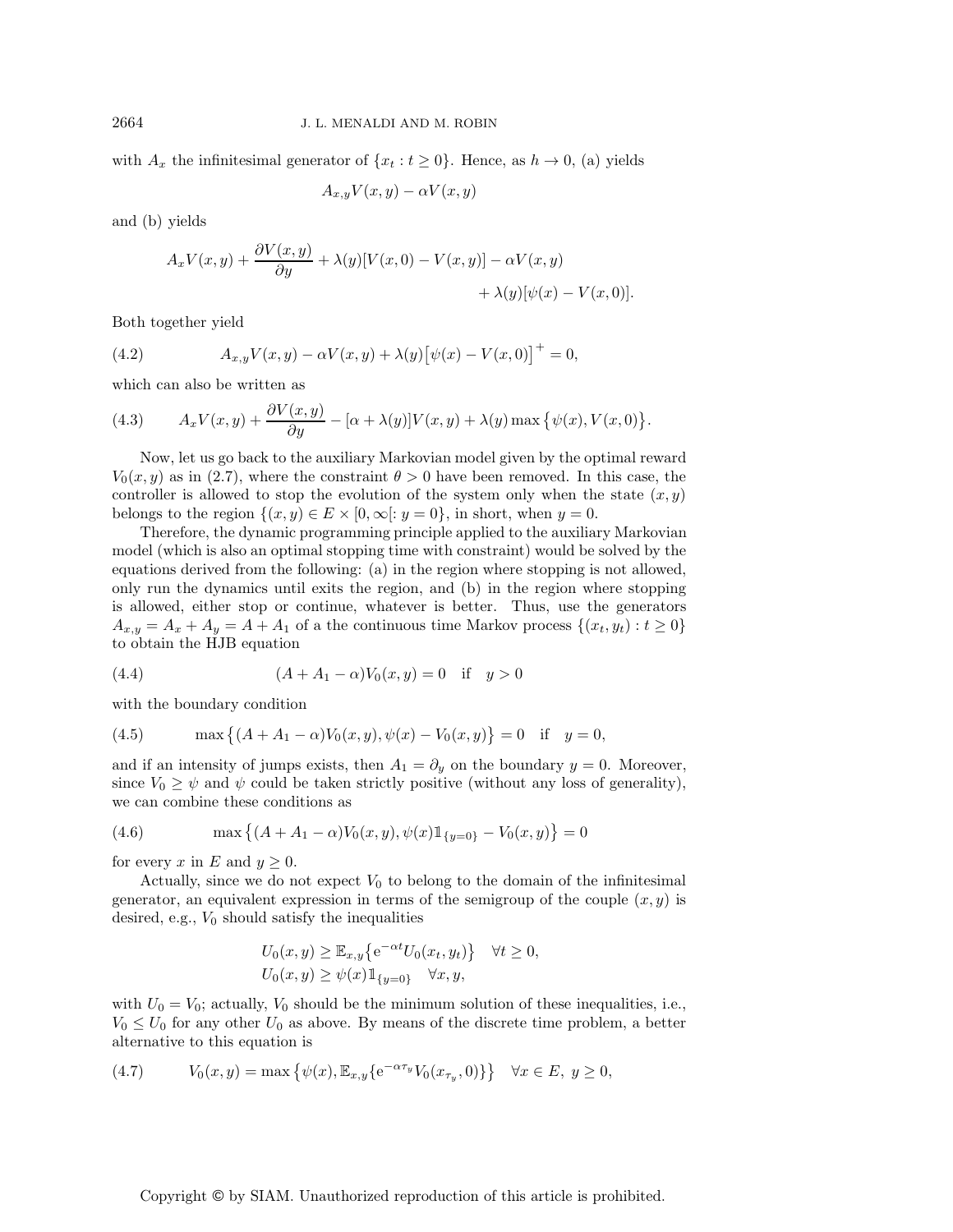where  $\tau_y = \inf \{ t > 0 : y_t = 0, y_0 = y \}$  for every x in E and  $y \ge 0$ . Moreover, the expression

$$
V_0(x,y) = \mathbb{E}_{x,y} \{ e^{-\alpha \tau_y} V_0(x_{\tau_y}, 0) \}
$$
  
= 
$$
\mathbb{E}_x \left\{ \int_0^\infty e^{-\alpha t} \exp \left( - \int_0^t \lambda(y+s) \, ds \right) \lambda(y+t) V_0(x_t, 0) \, dt \right\}
$$

yields the value  $V_0(x, y)$  after  $V_0(x, 0)$  has been found.

Comparing with the optimal reward  $V(x, y)$  as given by [\(2.4\)](#page-3-1), the same HJB equation  $(4.4)$  and  $(4.5)$  should be satisfied by V, except that at the initial time (say,  $t = 0$ , [\(4.4\)](#page-15-0) should hold true, even if  $y = 0$ . This means that when the evolution begins, the controller should wait for the signal to arrive, even if the "state" is  $(x,y)$ with  $y = 0$ . In this model, the full state is  $(x, y, t)$ , i.e., it is not time-homogeneous.

<span id="page-16-1"></span><span id="page-16-0"></span>**4.2. Solving HJB equation.** Based on the previous arguments on the discrete time problems, we have the following.

Theorem 4.1. *Under the assumptions* [\(3.1\)](#page-9-1)*,* [\(3.2\)](#page-9-2)*, and* [\(3.4\)](#page-9-3)*, the HJB equation* [\(4.3\)](#page-15-2) *has one and only one weak solution (i.e., in term of the resolvent)* V *in*  $C_b(E\times]0,\infty[)$ *, which agrees with the optimal reward* [\(2.4\)](#page-3-1)*. Moreover, the exit time from the continuation region is optimal, i.e., the continuous stopping time*  $\hat{\theta} = \tau_{\hat{\eta}}$  *with the discrete stopping time*

(4.8) 
$$
\hat{\eta} = \inf \{ n \ge 1 : V(x_{\tau_n}, 0) \le \psi(x_{\tau_n}) \}
$$

*satisfies*  $V(x, y) = J_x(\hat{\theta})$  *as given by* [\(2.1\)](#page-2-1)*. Furthermore, if the intensity of jumps*  $y \mapsto \lambda(y)$  *is a continuous function, then the unique solution* V *the HJB equation* [\(4.2\)](#page-15-3) *belongs to the domain*  $\mathcal{D}_{x,y} \subset C_b(E\times]0,\infty$  *of the infinitesimal generator*  $A_{x,y}$ *.* 

*Proof.* All that is necessary to point out is that the HJB equation [\(4.3\)](#page-15-2) can be written as

$$
V(x,y) = \int_0^\infty e^{-\alpha t} e^{-\int_0^t \lambda(y+r) dr} \lambda(y+t) \Phi(t) \Big( \max\{\psi, V(\cdot, 0)\}\Big)(x) dt,
$$

which is also

$$
V(x,y) = \mathbb{E}_{x,y}\big\{e^{-\alpha \tau_1} \max\{\psi(x_{\tau_1}), V(x_{\tau_1},0))\}\big\}.
$$

This is the HJB equation [\(3.8\)](#page-12-0) corresponding to the discrete time constrained optimal stopping (DTSP2) with optimal reward  $v(x, y)$  given by [\(2.11\)](#page-4-1).

At this point, we could repeat the discussion in Theorems [3.3](#page-12-3)[–3.5](#page-13-2) to conclude that there is a unique solution  $V(x, y)$  and the fact that the exit time from the continuation region is optimal.

Furthermore, the HJB equation [\(4.2\)](#page-15-3) and the assertion that  $\lambda$  is continuous imply that  $A_{x,y}V$  is also continuous, i.e., which proves that V belongs to the domain  $\mathcal{D}_{x,y}$  of the infinitesimal generator  $A_{x,y}$ . of the infinitesimal generator  $A_{x,y}$ .

REMARK 4.1. The HJB equation  $(4.2)$  is similar to the penalized equation of the unconstrained problem, e.g., see Bensoussan and Lions [\[2\]](#page-22-0). Similarly, using the same method as in the penalized problem, if  $\lambda$  goes to zero (uniformly), then the solution  $V_{\lambda}$  converges to the solution (which is a function of x only) of the classical variational inequality of the unconstrained problem. inequality of the unconstrained problem.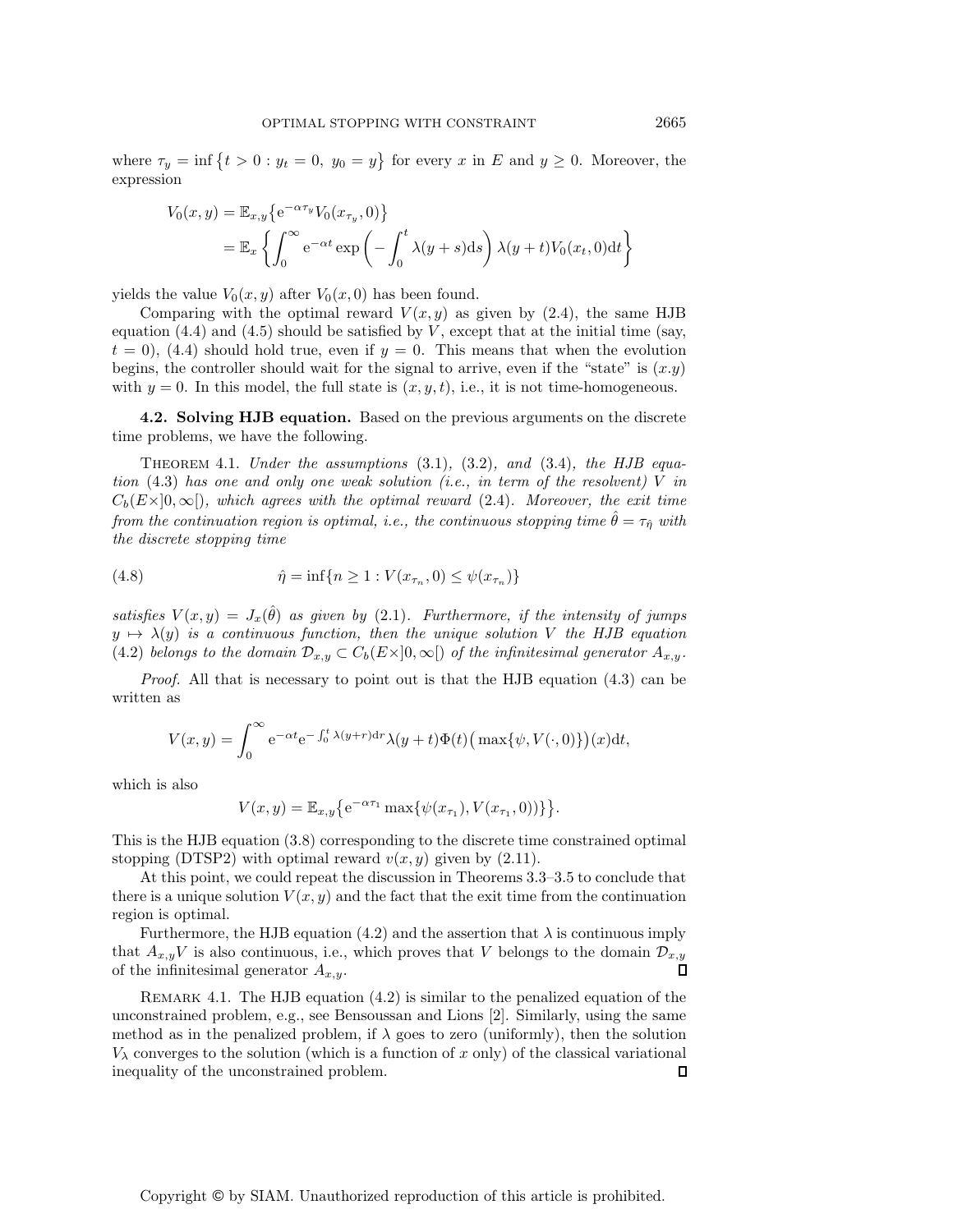<span id="page-17-0"></span>**5. Extensions.** Some possible extensions are discussed below, without full details and only with precise indications. A full analysis could take much more space and is not suitable for a short publication.

**5.1. Unbounded data.** As presented in section [2,](#page-2-0) the state of the system to be controlled is represented by continuous-time homogeneous Markov process  $\{x_t : t \geq 0\}$ with semigroup  $\Phi(t)$ , infinitesimal generator A, and transition probabilities function  $p(x, t, B)$ , x in E,  $t \geq 0$ , B in  $\mathcal{B}(E)$ , where E is a Polish space (complete, separable and metrizable space) with its Borel  $\sigma$ -algebra  $\mathcal{B}(E)$ . This general structure includes many situations, but, in proving the results in previous sections [3](#page-9-0) and [4,](#page-14-0) the conditions [\(3.1\)](#page-9-1) and [\(3.2\)](#page-9-2), i.e., E compact,  $\Phi(t)$  Feller, discount  $\alpha > 0$ , and reward  $\psi$  bounded continuous, and also the key assumption [\(3.4\)](#page-9-3).

**5.1.1. Locally compact or finite dimension.** To include more practical models, we need to allow a reward  $\psi$  unbounded and a value space E like  $\mathbb{R}^d$ , i.e., a Polish space locally compact (not necessarily compact). For that purpose more conditions should be imposed on the semigroup  $\{\Phi(t): t \geq 0\}$  of the continuous-time homogeneous Markov process  $\{x_t : t \geq 0\}.$ 

To simplify a little, assume that  $E = \mathbb{R}^d$  and for convenience, instead of using  ${x_t : t \ge 0}$  as the notation of the Markov process, now we switch to  ${X(t, x) : t \ge 0}$ (in short  $X(t, x)$ , where x refers to the initial condition at the initial time  $t = 0$ ) as a homogeneous Markov–Feller process on  $\mathbb{R}^d$  such that the following hold:

(1)  $x \mapsto X(t, x)$  is locally uniformly continuous (in x), locally uniformly continuous for any t in  $[0, \infty)$ , i.e., for any  $\varepsilon > 0$  there is a  $\delta > 0$  such that for any  $x, \bar{x}$  in  $\mathbb{R}^d$ satisfying  $|x - \bar{x}| < \delta$ ,  $|x| \leq 1/\varepsilon$  and  $|\bar{x}| \leq 1/\varepsilon$  we have

<span id="page-17-2"></span>(5.1) 
$$
P\left\{\sup_{0\leq t\leq 1/\varepsilon}|X(t,x)-X(t,\bar{x})|\geq \varepsilon\right\}<\varepsilon.
$$

(2)  $t \mapsto X(t, x)$  is locally uniformly continuous (in t) for any x in  $\mathbb{R}^d$ , i.e., for any x in  $\mathbb{R}^d$  and for any  $\varepsilon > 0$  there is a  $\delta > 0$  such that

<span id="page-17-3"></span>(5.2) 
$$
P\left\{\sup_{0\leq t\leq \delta}\sup_{0\leq s\leq 1/\varepsilon}|X(t+s,x)-X(s,x)|\geq \varepsilon\right\}<\varepsilon.
$$

(3) For any  $p > 0$  there are positive constants  $\alpha_0$  and  $\mu$  sufficiently large such that the estimate

<span id="page-17-1"></span>
$$
(5.3) \qquad \mathbb{E}\left\{\sup_{t\geq 0}e^{-\alpha_0 t}(\mu+|X(t,x)|^2)^{p/2}\right\} \leq K_p(\mu+|x|^2)^{p/2} \quad \forall t\geq 0, \ x\in\mathbb{R}^d,
$$

holds, with some  $K_p \geq 1$  and  $K_p = 1$  if the sup is removed in the left-hand side. To this three conditions, add the following:

(4)  $t \mapsto X(t, x)$  is continuous at  $t = 0$ , locally uniformly in x, i.e., for any  $\varepsilon > 0$ there is a  $\delta > 0$  such that for any x in  $\mathbb{R}^d$  satisfying  $|x| \leq 1/\varepsilon$  we have

<span id="page-17-4"></span>(5.4) 
$$
P\left\{\sup_{0\leq t\leq \delta}|X(t,x)-x|\geq \varepsilon\right\}<\varepsilon.
$$

Note that these properties are not easily expressed in terms of the semigroup  $\{\Phi(t):$  $t \geq 0$ , and therefore it is necessary to change of notation from  $x_t$ ,  $P_x$ , and  $\mathbb{E}_x$  to  $X(x, t)$ , P, and E. Here, the expressions  $P\{\cdot\}$  and  $\mathbb{E}\{\cdot\}$  refer to the probability and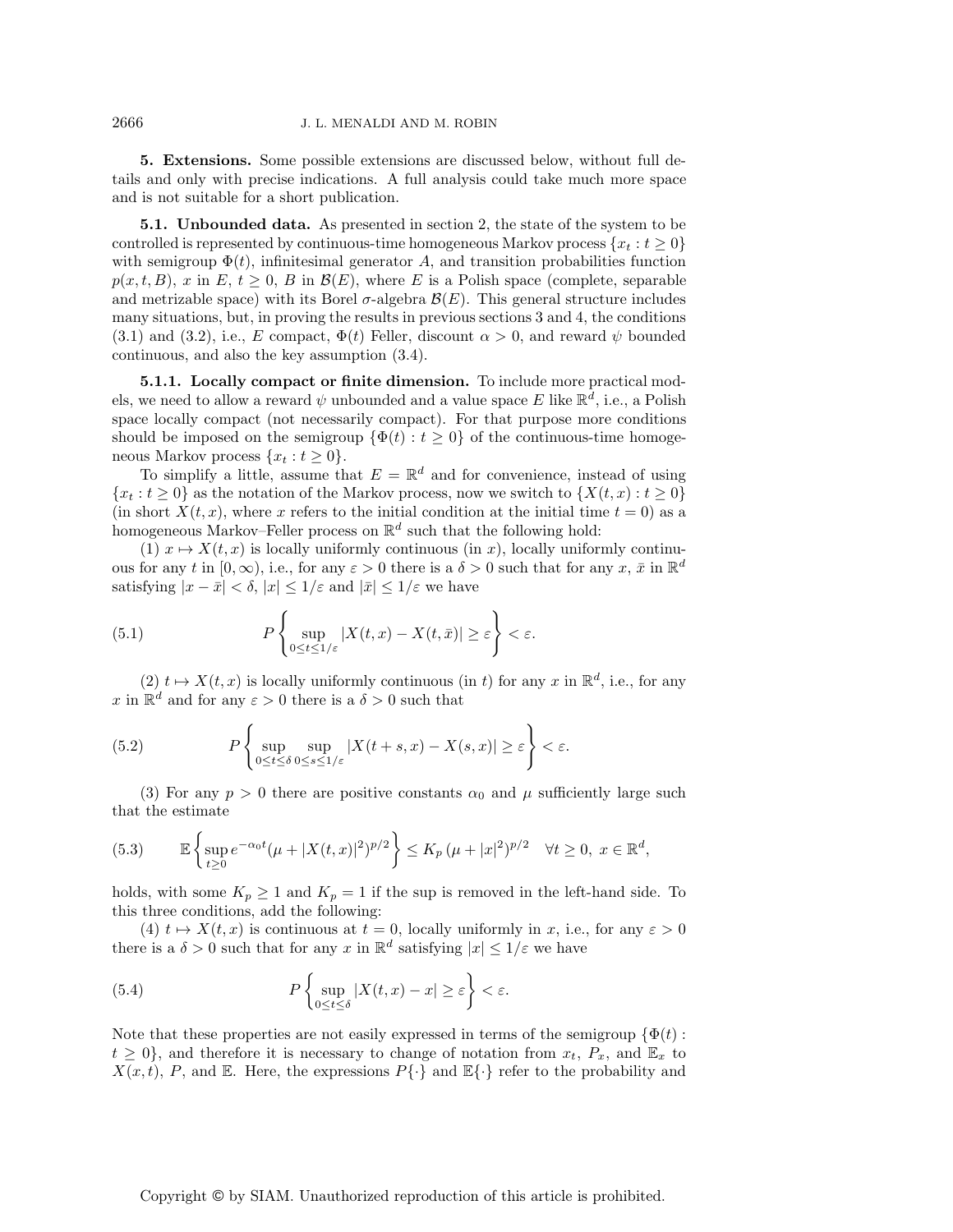the mathematical expectation relative to the canonical probability space (satisfying the usual conditions), where the Markov–Feller process is defined.

If  $\Phi_{\alpha}(t)$  with a properly selected  $\alpha \geq 0$  denotes the semigroup associated with the Markov–Feller process, i.e.,

(5.5) 
$$
\Phi_{\alpha}(t)h(x) = \mathbb{E}\{e^{-\alpha t}h(y(t,x))\},
$$

then  $\Phi_{\alpha}(t)$  is a *strongly continuous* semigroup on  $C_0(\mathbb{R}^d) = C_b(\mathbb{R}^d)$ , the space of real (uniformly) continuous and bounded functions in  $\mathbb{R}^d$ . However, to include a reward function  $\psi$  with a polynomial growth, another space is used.

Let  $C_p(\mathbb{R}^d)$  be the space of real uniformly continuous functions on any ball and with a growth bounded by the norm to the  $p \geq 0$  power, in other words, the space of real functions h on  $\mathbb{R}^d$  such that  $x \mapsto h(x)(1+|x|^2)^{-p/2}$  is bounded and locally<br>uniformly continuous with the weighted sup-norm uniformly continuous, with the weighted sup-norm

<span id="page-18-2"></span>(5.6) 
$$
||h|| = ||h||_{C_p} := \sup_{x \in \mathbb{R}^d} \{|h(x)|(\mu + |x|^2)^{-p/2}\},
$$

where  $\mu$  is a positive constant sufficiently large to so that estimate [\(5.3\)](#page-17-1) holds. It is clear that  $C_b(\mathbb{R}^d) \subset C_q(\mathbb{R}^d) \subset C_p(\mathbb{R}^d)$  for any  $0 \leq q < p$ . Then the (linear) semigroup  ${\Phi_{\alpha}(t), t \geq 0}$  with an  $\alpha$ -exponential factor is a weakly continuous Markov–Feller semigroup in the space  $C_p(\mathbb{R}^d)$ , i.e.,

<span id="page-18-0"></span>(5.7) 
$$
\begin{cases} \Phi_{\alpha}(t+s) = \Phi_{\alpha}(t)\Phi_{\alpha}(s) & \forall s, t \geq 0, \\ \|\Phi_{\alpha}(t)h\| \leq \|h\| & \forall h \in C_{p}(\mathbb{R}^{d}), \\ \Phi_{\alpha}(t)h(x) \to h(x) & \text{as } t \to 0 \quad \forall h \in C_{p}(\mathbb{R}^{d}), \\ \Phi_{\alpha}(t)h(x) \geq 0 & \forall h \geq 0, \quad h \in C_{p}(\mathbb{R}^{d}). \end{cases}
$$

This follows immediately from the conditions  $(5.1)$ ,  $(5.2)$ , and  $(5.3)$  imposed on the Markov–Feller process  $y(t, x)$ , provided  $\alpha \ge \alpha_0$  with  $\alpha_0$  aad  $\mu$  as in [\(5.3\)](#page-17-1). Conditions [\(5.3\)](#page-17-1) and [\(5.4\)](#page-17-4) imply

<span id="page-18-1"></span>(5.8) 
$$
\|\Phi_{\alpha}(t)h \to h\| \to 0 \text{ as } t \to 0 \quad \forall h \in C_p(\mathbb{R}^d),
$$

which make  $\{\Phi_{\alpha}(t), t \geq 0\}$  a strongly continuous semigroup in the Banach space  $C_p(\mathbb{R}^d)$ .

At this point, the arguments discussed in sections [3](#page-9-0) and [4](#page-14-0) can be repeated with  $C_p(\mathbb{R}^d)$  instead of  $C(E)$ , E compact, and with a reward function  $\psi$  in  $C_p(\mathcal{O})$ . Certainly, depending on the growth (given by  $p > 0$ ) assumption [\(5.3\)](#page-17-1) on  $\alpha_0 = \alpha_0(p, \lambda)$ shows its strength.

In the present case,  $u_0$  or u will belong to  $C_q(\mathbb{R}^d)$  for some q and, for the proof of the properties of Theorems [3.2](#page-10-2) and [4.1,](#page-16-1) the uniform integrability of  $u_0(x_{\tau_n}) \exp(-\alpha \tau_n)$ will be obtained from  $(5.3)$ .

Remark 5.1. A good prototype where the above properties are satisfied is the diffusion with jumps as in Menaldi [\[14\]](#page-22-7). Moreover, the case where E is a convenient (unbounded) subset of  $\mathbb{R}^d$  can also be treated with suitable modifications. (unbounded) subset of  $\mathbb{R}^d$  can also be treated with suitable modifications.

**5.1.2. Nonlocally compact or infinite dimension.** If the continuous-time homogeneous Markov process  $\{x_t : t \geq 0\}$  takes values in a Polish space E which is not locally compact, then another problem appears. For instance, if  $E$  is a Banach of Hilbert space of infinite dimension, then a prototype could be stochastic partial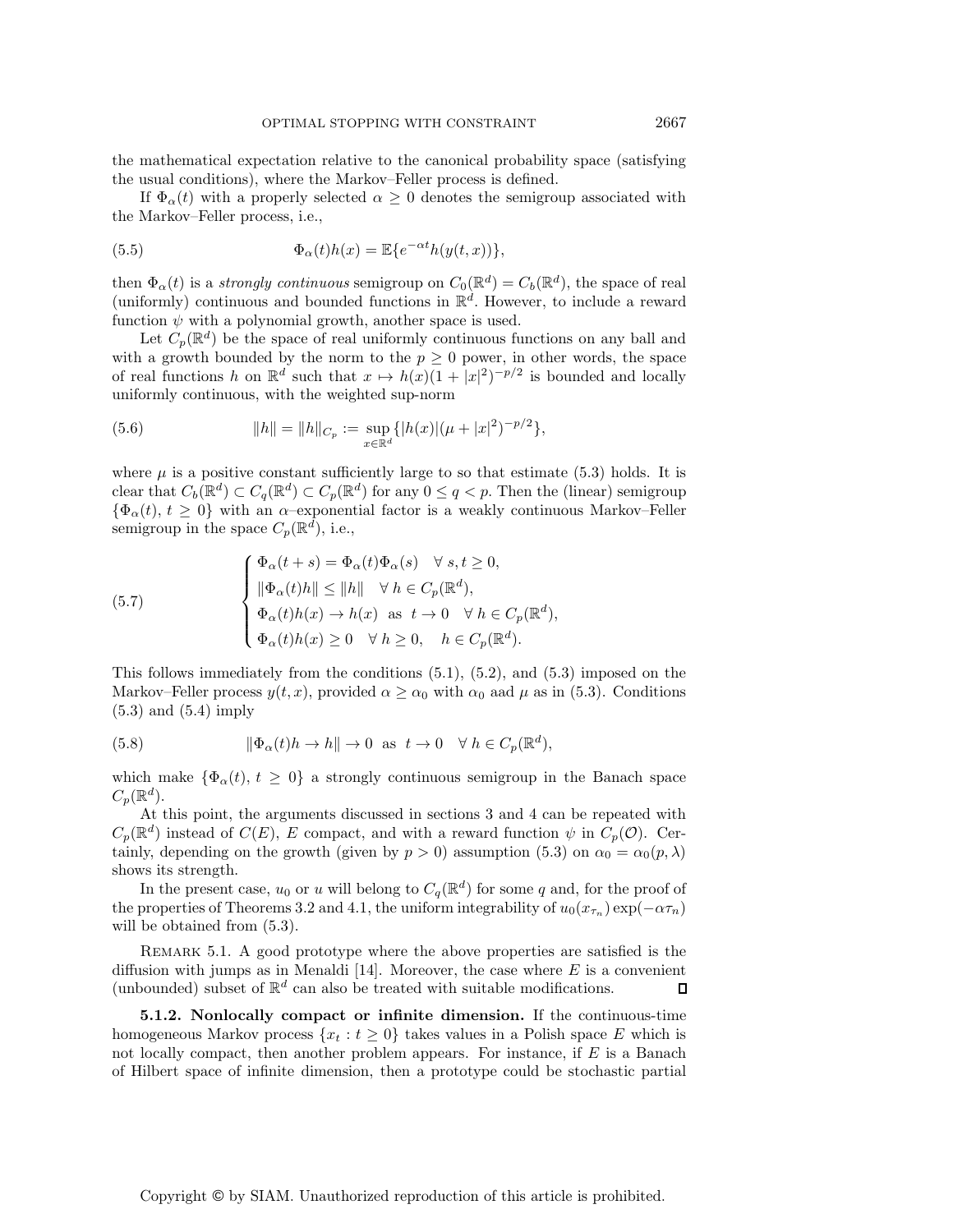differential equations (stochastic PDE), where the semigroup  $\{\Phi(t): t \geq 0\}$  is not strongly continuous.

For instance, in trying to use the general semigroup formulation (on a separable Banach space  $E$  other than the Euclidean space) one finds the typical situation when the semigroup is not continuous, i.e., the semigroup corresponds to a strong Markov process, but not exactly a Feller process, e.g., the semigroup is defined on  $E = L^2$ , but it maps continuous functions on  $E = H^1$  into continuous functions on  $E = L^2$ . For instance, this is the case of a stochastic PDE, of which an extreme situation is the stochastic Navier–Stokes equation, i.e., Menaldi and Sritharan [\[17\]](#page-22-8). In this case, there is a reasonable set of assumptions to be used, namely,  $(5.1)$ ,  $(5.2)$ ,  $(5.3)$ , but certainly not [\(5.4\)](#page-17-4). In this case we only has a weakly continuous Markov–Feller semigroup in the space  $C_p(\mathbb{R}^d)$  satisfying [\(5.7\)](#page-18-0), but not [\(5.8\)](#page-18-1).

Since the semigroup is not strongly continuous, we cannot consider the *strong* infinitesimal generator as acting on a dense domain in  $C_p(\mathbb{R}^d)$ . However, this Markov– Feller semigroup ( $\Phi_{\alpha}(t), t \geq 0$ ) may be considered as acting on real Borel functions with  $p$ -polynomial growth, which is a Banach space with the norm  $(5.6)$  and is denoted by  $B_p(\mathbb{R}^d)$ . It is convenient to define the family of seminorms on  $B_p(\mathbb{R}^d)$ 

<span id="page-19-0"></span>(5.9) 
$$
p_0(h,x) := E\left\{\sup_{s\geq 0} |h(X(s,x))| e^{-\alpha_0 s}\right\} \quad \forall x \in \mathbb{R}^d,
$$

where  $2\alpha_0$  satisfies the estimate [\(5.3\)](#page-17-1) with  $2p$  and  $\mu$ , and when  $p = 0$  we may take  $\alpha_0 =$ 0. If a sequence  $\{h_n\}$  of equi-bounded functions in  $B_p(\mathbb{R}^d)$  satisfies  $p_0(h_n - h, x) \to 0$ for any x in  $\mathbb{R}^d$ , we say that  $h_n \to h$  boundedly pointwise relative to the above family of seminorms. In view of [\(5.2\)](#page-17-3), it is clear that  $p_0(\Phi_\alpha(t)h - h, x) \to 0$  as  $t \to 0$ , for every function h in  $C_p(\mathbb{R}^d)$  and every x in  $\mathbb{R}^d$ .

DEFINITION 5.1. Let  $\bar{C}_p(\mathbb{R}^d)$  be the subspace of functions  $\bar{h}$  in  $B_p(\mathbb{R}^d)$  such that *the mapping*  $t \mapsto \bar{h}[X(t,x)]$  *is almost surely continuous on*  $[0,\infty)$  *for any* x *in*  $\mathbb{R}^d$  *and satisfies*

(5.10) 
$$
\lim_{t \to 0} p_0(\Phi_\alpha(t)\bar{h} - \bar{h}, x) = 0 \quad \forall x \in \mathbb{R}^d,
$$

*where*  $p_0(\cdot, \cdot)$  *is the seminorm given by* [\(5.9\)](#page-19-0)*, and if*  $\alpha_0(p)$  *denotes the constant ap-*<br>*pearing in* (5.3) *then*  $2\alpha > \alpha_0(2n)$  *with*  $n > 0$  *and*  $\alpha_0(0) = 0$ *pearing in* [\(5.3\)](#page-17-1)*, then*  $2\alpha > \alpha_0(2p)$  *with*  $p \ge 0$  *and*  $\alpha_0(0) = 0$ *.* 

This is the space of functions (uniformly) continuous over the random field  $X(\cdot, x)$ , relative to the family of seminorms [\(5.9\)](#page-19-0), and it is independent of  $\alpha$ , as long as [\(5.3\)](#page-17-1) holds. Hence, we may consider the semigroup  $\{\Phi_{\alpha}(t): t \geq 0\}$ . Then, the tools exist to treat the optimal stopping problem for a class of infinite dimensional processes. Details can be found in Menaldi [\[16\]](#page-22-9).

**5.2. Other types of signals.** There are several variants on this model; only a couple of them are mentioned below.

**5.2.1. Pure jump Markov processes.** Suppose we are given a pure jump Markov process  $\{\xi_t : t \geq 0\}$  with infinitesimal generator

$$
A_1\varphi(\xi) = \lambda(\xi) [Q\varphi(\xi) - \varphi(\xi)], \qquad Q\varphi(\xi) = \int \varphi(\zeta) q(\xi, d\zeta)
$$

with a Markovian kernel  $q(\xi, d\zeta)$  on a space  $E_1$  and a bounded continuous intensity  $\lambda(\xi)$ . Then, define the signals  $\{\tau_n : n \geq 1\}$  as the sequence of jumps times of the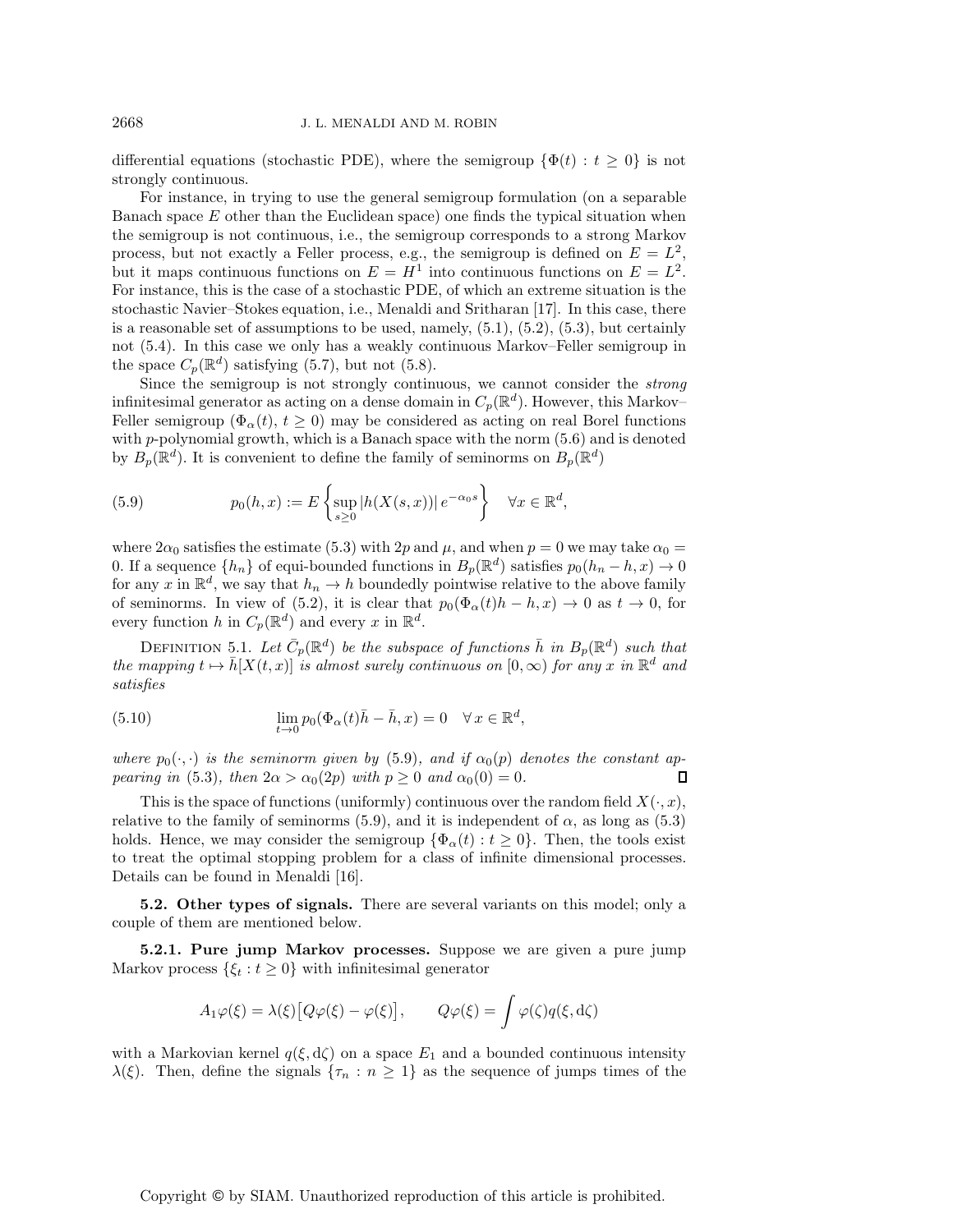process  $\{\xi_t : t \geq 0\}$ . All this leads to the problem

$$
V(x,\xi) = \sup \{ \mathbb{E}_{x,\xi} \{ e^{-\alpha \theta} \psi(x_{\theta}) \} : \theta \text{ admissible} \}
$$

with the HJB equation either

$$
A_xV + A_1V - \alpha V + \lambda(\xi)[\psi - QV]^+ = 0
$$

or

$$
A_x V(x, y) - (\alpha + \lambda(\xi)) V(x, y) + \lambda(\xi) \max \{ \psi(x), QV(x, y) \}.
$$

The same kind of analysis as before allows one to obtain the existence and uniqueness of the solution of the HJB equation and the verification theorem.

Note that this case is not included in the IID case treated early (when  $\pi_0$  is not exponential).

**5.2.2. Semi-Markov processes.** The case where the process giving the signals is a semi-Markov process allows one to cover both the IID case and the pure jump Markov processes. Assume that  $\{y_t^1 : t \geq 0\}$  is a semi-Markov process with values in a space  $E_1$  (with the discrete topology and the Borel  $\sigma$ -algebra) and  $\{y_t = (y_t^1, y_t^2) : t > 0\}$  is the approximated Markov process where  $\{y_t^2 : t > 0\}$  is the elapsed time since  $t \geq 0$ } is the appropriated Markov process where  $\{y_t^2 : t \geq 0\}$  is the elapsed time since<br>the last jump of  $\{y_t^1 : t \geq 0\}$  e.g. see Jacod [10] Gikbman and Skorokhod [8] and the last jump of  $\{y_t^1 : t \geq 0\}$ , e.g., see Jacod [\[10\]](#page-22-10), Gikhman and Skorokhod [\[8\]](#page-22-11), and Robin [18], among others Robin [\[18\]](#page-22-12), among others.

If we are given  $\lambda : E_1 \times [0, \infty[ \longrightarrow [0, \infty[$  satisfying

$$
0 \le \lambda(y^1, y^2) \le M, \qquad y_2 \mapsto \lambda(y^1, y^2) \quad \text{continuous}
$$

and a transition probability  $q(y^1,y^2,\Gamma)$  with

$$
y^2 \mapsto \int_{E_1} q(y^1, y^2, dz) \varphi(z)
$$
 continuous,

for every  $\varphi$  bounded measurable on  $E_1$ , one can show that  $\{y_t : t \geq 0\}$  can be constructed as a Markov process with infinitesimal generator

$$
A_1 f = \frac{\partial f}{\partial y^2} + \lambda (y^1, y^2) \left[ \int_{E_1} q(y^1, y^2, dz) f(z, 0) - f(y^1, y^2) \right].
$$

Then, one can state the optimal stopping problem with constraint in the same way as before for  $V(x, y) = V(x, y^1, y^2)$  with  $y = (y^1, y^2)$  and obtain the HJB equation

$$
A_x V + A_1 V - \alpha V + \lambda(y) [\psi - QV]^+ = 0,
$$

where

$$
QV(y) = QV(y^1, y^2) = \int_{E_1} q(y^1, y^2, dz) V(x, z, y^2).
$$

It is not difficult to prove similar results to section [3](#page-9-0) and [4](#page-14-0) for this class of processes and the above assumptions.

<span id="page-20-0"></span>**5.2.3. Piecewise-deterministic Markov processes.** Refer to Davis [\[4\]](#page-22-13) (or the book by Davis [\[5\]](#page-22-14)) for the definition of piecewise-deterministic Markov processes (PDMPs). This class of Markov process contains both pure jump Markov processes and the IID case in the sense that the process  $\{y_t : \geq 0\}$  of the IID case is a PDMP.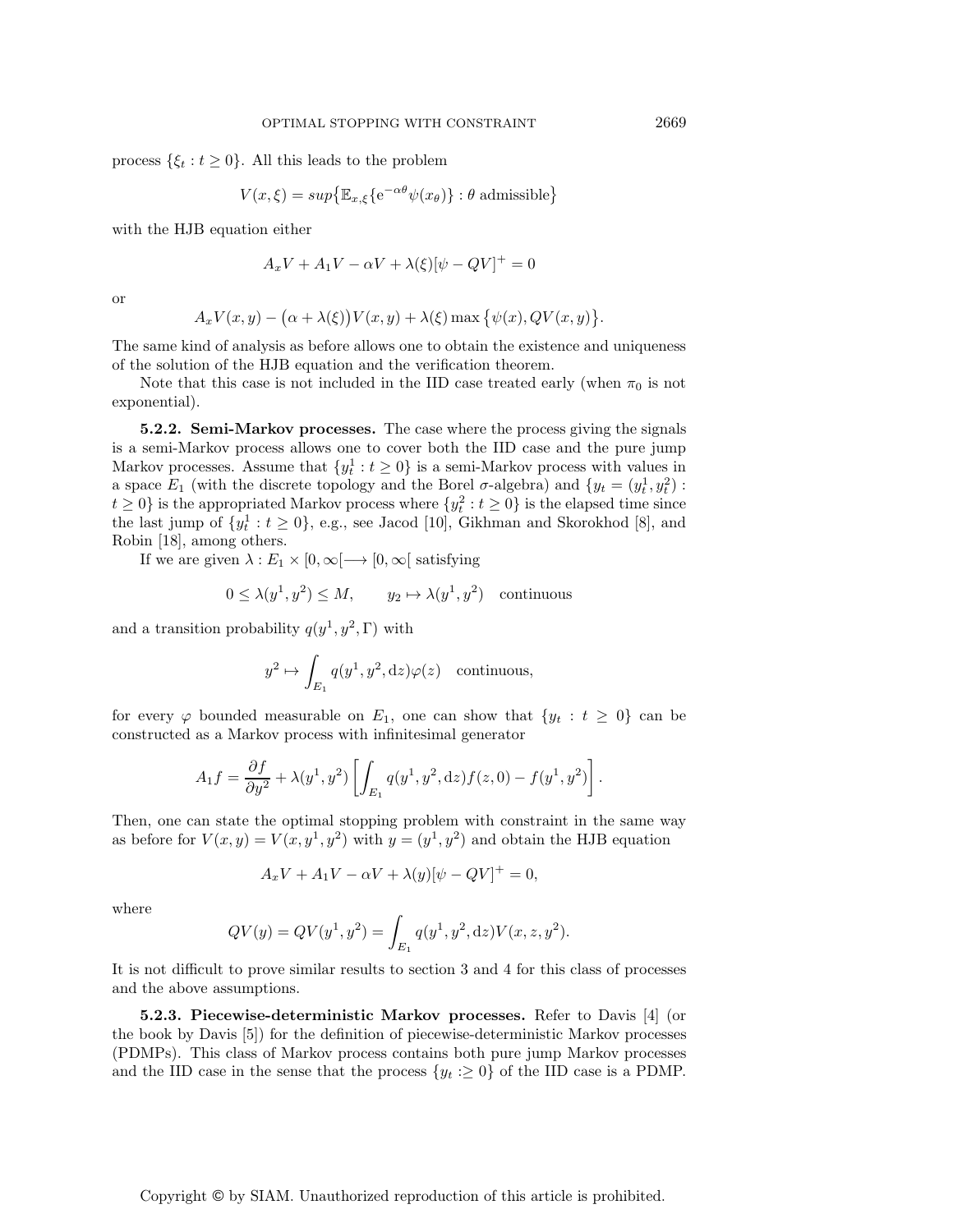Actually, in the IID case, if  $N_t = \sum_n \mathbb{1}_{\tau_n < t}$ , then  $\{N_t : t \geq 0\}$  is a semi-Markov process and the couple  $(N_t, y_t)$  is a PDMP.

Let us assume that  $\{y_t : \geq 0\}$  is a PDMP with values in a space  $E_1$  and satisfies the conditions of Davis [\[4,](#page-22-13) p. 77] in order to be a Feller process, namely,  $\lambda$  is bounded and continuous on  $E_1$  and  $y \mapsto Qf(y)$  is continuous for any f bounded continuous, where  $\lambda$  is the intensity of the jumps and  $Q$  is the Markovian kernel of the jumps. This means that the infinitesimal generator of  $\{y_t : \geq 0\}$  is

<span id="page-21-0"></span>(5.11) 
$$
A_1 f(y) = Df(y) + \lambda(y) \left[ \int_{E_1} q(y, dz) f(z) - f(z) \right]
$$

with Df being the infinitesimal generator of a deterministic movement.

In that framework, we have again a similar HJB equation for  $V(x, y)$  (with y being multidimensional here), and one can see that the same method as before can be applied to solve the constrained optimal stopping problem.

**5.2.4. Diffusion processes with jumps.** It is clear that diffusion processes with jumps could be used as a model for the signal, if the jumps do not accumulate, i.e., the source of the jumps is a composed Poisson process, instead of any general Poisson martingale measure (e.g., see Applebaum [\[1\]](#page-22-15), Ikeda and Watanabe [\[9\]](#page-22-16), Menaldi [\[14\]](#page-22-7), among many others books). In this case, if the first order partial differential operator  $Df$  in the expression [\(5.11\)](#page-21-0) of the infinitesimal generator  $A_1$  in the previous section on PDMP is replaced by a second order partial differential operator  $Af$  corresponding to a diffusion process, then the whole argument in section [5.2.3](#page-20-0) can be repeated to include the class of diffusion with jumps, where the jumps are generated by a composed Poisson process.

**5.3. Impulse control problems.** A typical impulse control problem is given by a controlled process such that

$$
dx_t = bdt + \sigma dt + \sum_{i \ge 1} \xi_i \delta(t - \theta_i), \qquad x_0 = x,
$$

(with  $\delta$  being the delta distribution) where the control is the sequence  $\nu = \{\xi_i, \theta_i :$  $i \geq 1$ } of stopping times  $\theta_i$ ,  $\theta_{i+1} \geq \theta_i$ , at which  $\xi_i$  is added to the state  $x_{\theta_i-}$  and can be chosen in order to minimize the cost

$$
J(\nu) = \mathbb{E}\left\{\int_0^\infty e^{-\alpha t} f(x_t) dt + \sum_{i \ge 1} e^{-\alpha \theta_i} k(\xi_i)\right\},\,
$$

where  $k(\xi)$  is the cost of impulses. It is know (see Bensoussan and Lions [\[3\]](#page-22-17), and also, e.g., Menaldi [\[15\]](#page-22-18), Robin [\[18\]](#page-22-12), among many others) that under suitable assumptions the optimal cost function  $u(x)$  is the solution of a quasi-variational inequality

$$
\begin{cases}\n- Au + \alpha u \leq f, \\
u \leq Mu := \inf_{\xi} \{k(\xi) + u(x + \xi)\}, \\
(-Au + \alpha u - f)(u - Mu) = 0.\n\end{cases}
$$

It is also known that u is the limit of a sequence of optimal stopping problems  $u_n$ . One can consider the above problem with a constraint such that  $\theta_i$  has to be chosen in a sequence of signals  $\{\tau_n : n \geq 1\}$  independent of  $x_t$ . The treatment of this kind of impulse control with constraint is the subject of on going work.